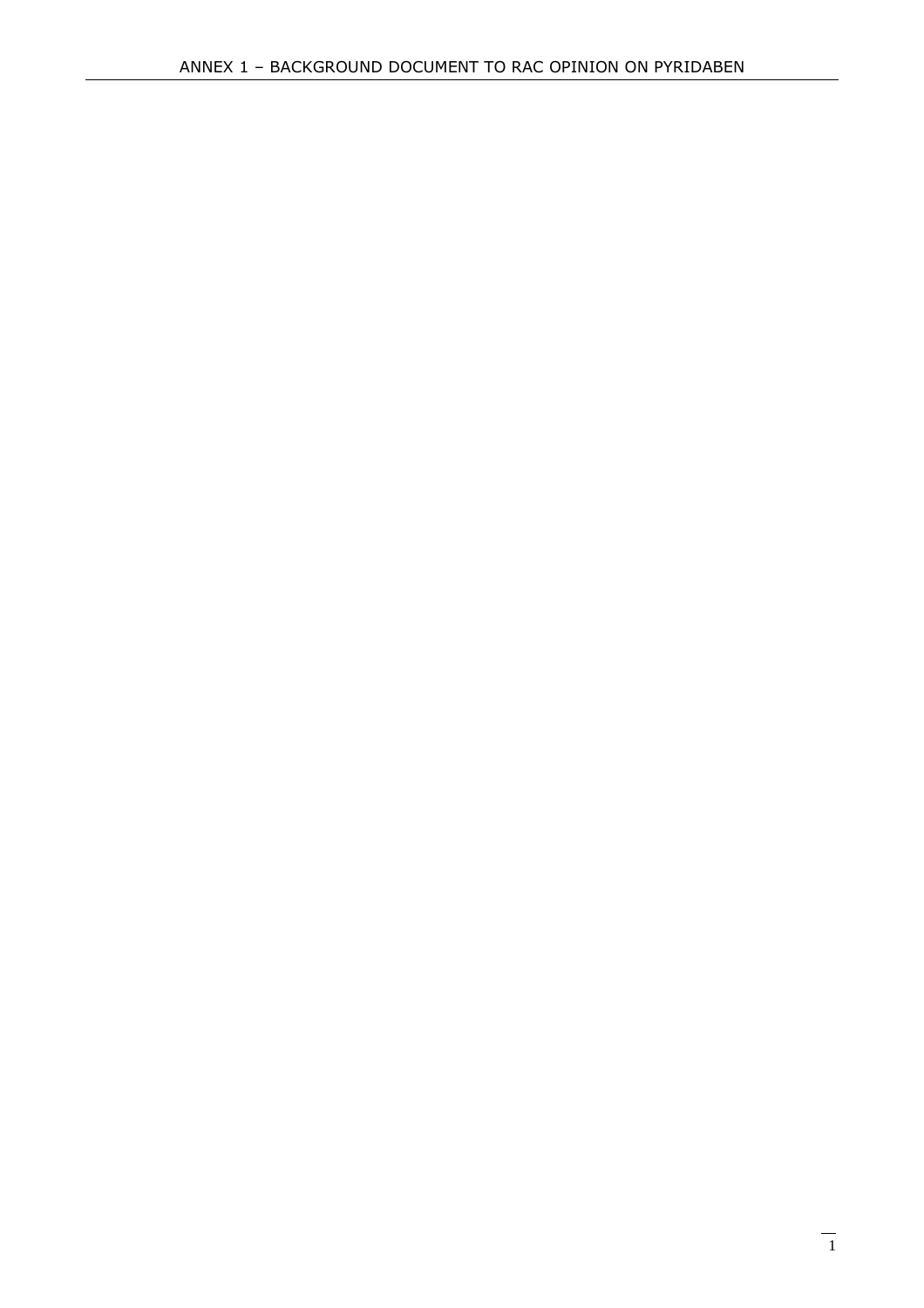# **CLH report**

# **Proposal for Harmonised Classification and Labelling**

## **Based on Regulation (EC) No 1272/2008 (CLP Regulation), Annex VI, Part 2**

# **Substance Name: PYRIDABEN**

**EC Number:** 405-700-3

**CAS Number:** 96489-71-3

**Index Number:** 613-149-00-7

### **Contact details for dossier submitter:**

RIVM/SEC, Bureau REACH PO Box 1, 3720 BA Bilthoven. The Netherlands bureau-reach@rivm.nl

**Version number: 2** Date: February 2012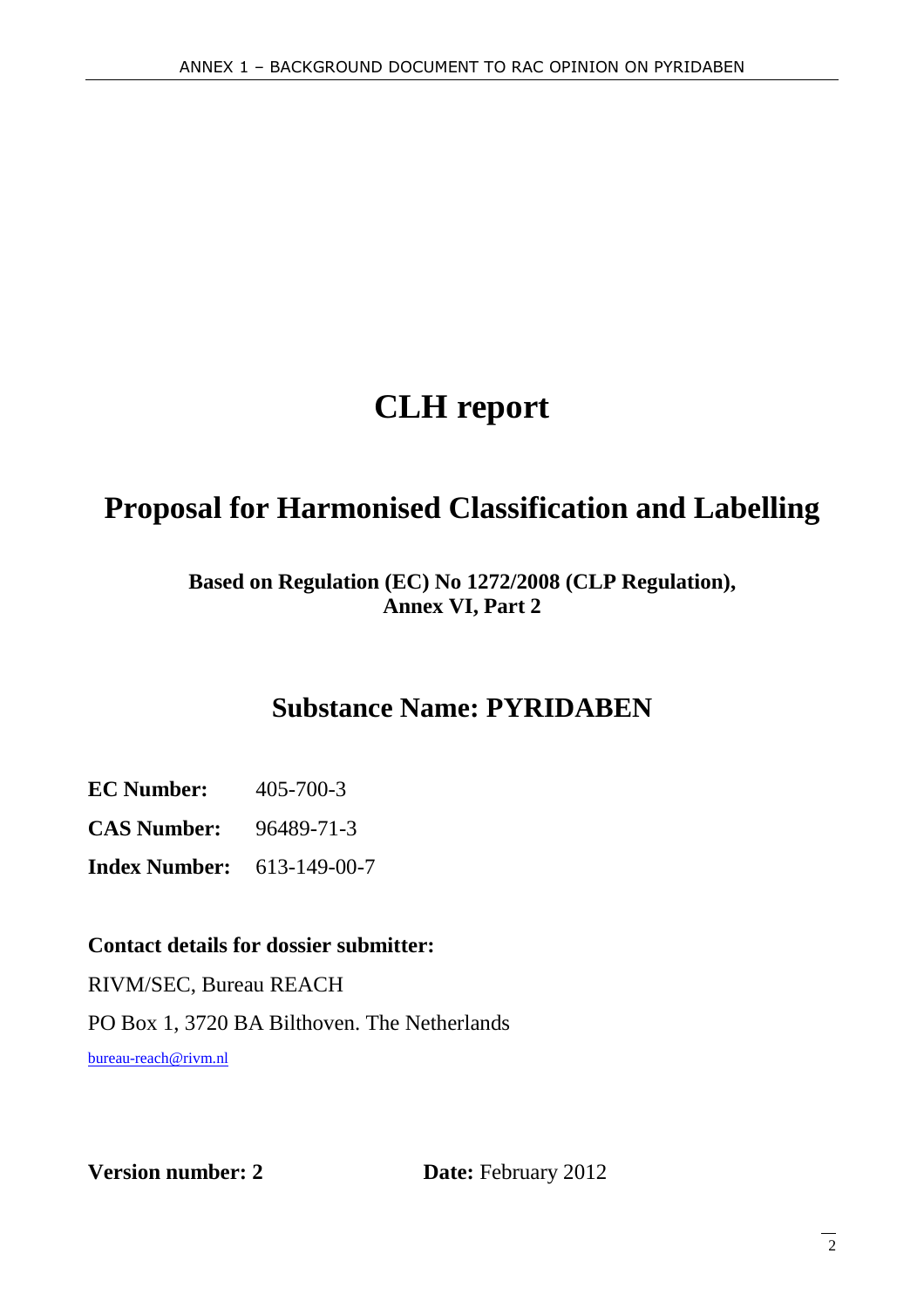# **CONTENTS**

# Part A.

| $\mathbf{1}$   |                                                                                                |  |
|----------------|------------------------------------------------------------------------------------------------|--|
|                | 1.1                                                                                            |  |
|                | 1.2                                                                                            |  |
|                | 1.3                                                                                            |  |
| $\overline{2}$ |                                                                                                |  |
|                | 2.1                                                                                            |  |
|                | 2.2                                                                                            |  |
|                | 2.3                                                                                            |  |
|                | Current classification and labelling in Annex VI, Table 3.1 in the CLP Regulation  12<br>2.3.1 |  |
|                | 2.3.2<br>Current classification and labelling in Annex VI, Table 3.2 in the CLP Regulation 12  |  |
|                | 2.4                                                                                            |  |
|                |                                                                                                |  |
|                | Current self-classification and labelling based on the CLP Regulation criteria13<br>2.4.1      |  |
|                | 2.4.2                                                                                          |  |
|                |                                                                                                |  |
| 3              |                                                                                                |  |
| 1              |                                                                                                |  |
|                | 1.1                                                                                            |  |
|                | 1.2                                                                                            |  |
|                | 1.2.1                                                                                          |  |
|                | 1.3                                                                                            |  |
| $\mathbf 2$    |                                                                                                |  |
|                | 2.1                                                                                            |  |
|                | 2.2                                                                                            |  |
| 3              |                                                                                                |  |
| 4              |                                                                                                |  |
|                | 4.2                                                                                            |  |
|                | 4.2.1                                                                                          |  |
|                | 4.2.1.1                                                                                        |  |
|                | 4.2.1.2                                                                                        |  |
|                | 4.2.1.3                                                                                        |  |
|                | 4.2.1.4                                                                                        |  |
|                | 4.2.2                                                                                          |  |
|                |                                                                                                |  |
| 5              |                                                                                                |  |
|                | 5.1                                                                                            |  |
|                | 5.1.1                                                                                          |  |
|                | 5.1.2                                                                                          |  |
|                | 5.1.2.1                                                                                        |  |
|                | 5.1.2.2                                                                                        |  |
|                | 5.1.2                                                                                          |  |
|                | 5.2                                                                                            |  |
|                | 5.3                                                                                            |  |
|                | 5.4                                                                                            |  |
|                |                                                                                                |  |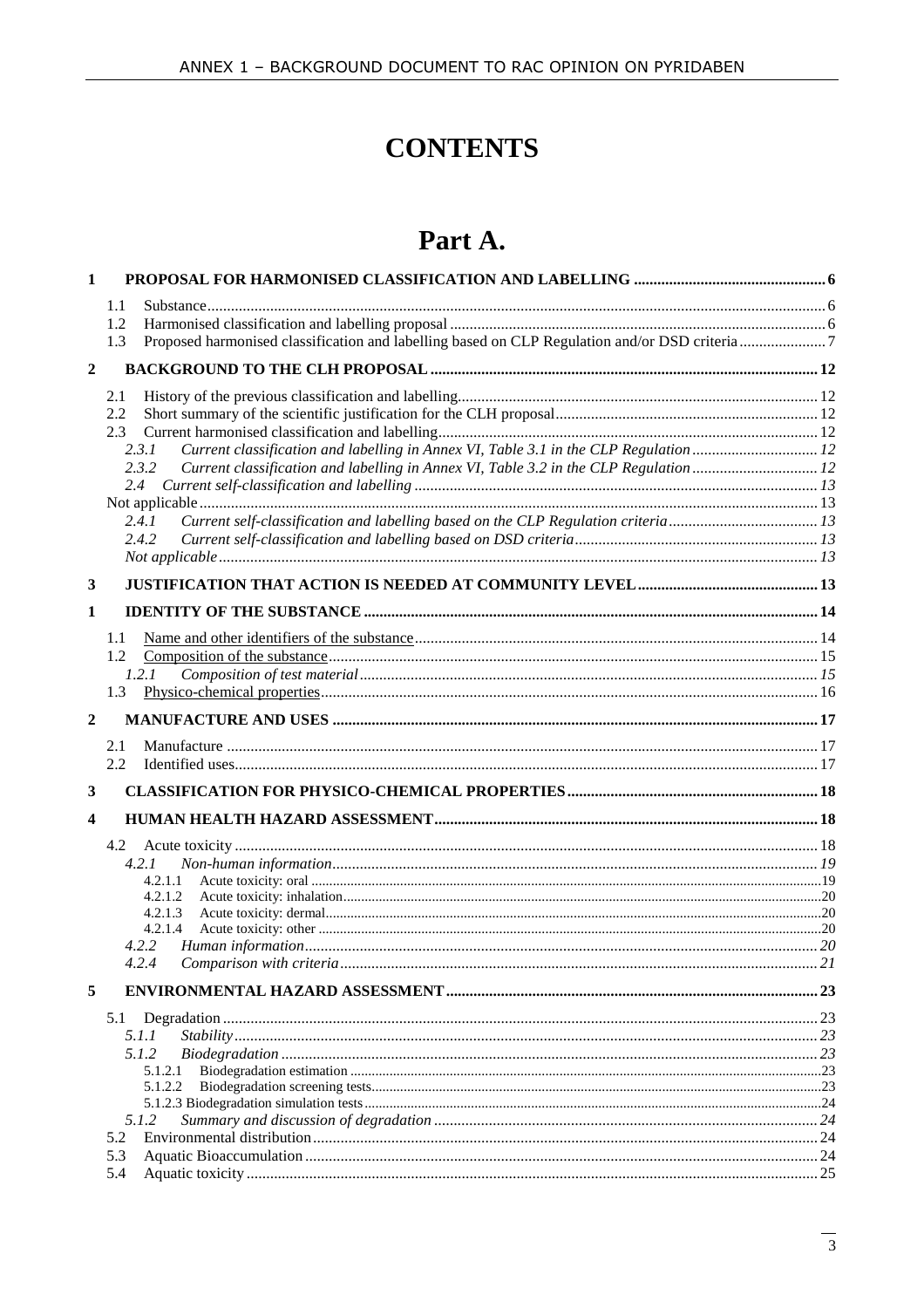| 5.5 |                                                                                                                                                                                                                                                                                                                                              |  |
|-----|----------------------------------------------------------------------------------------------------------------------------------------------------------------------------------------------------------------------------------------------------------------------------------------------------------------------------------------------|--|
| 5.6 |                                                                                                                                                                                                                                                                                                                                              |  |
|     | long-term toxicity study with one insect species (Chironomus riparius), but this<br>involved sediment as well as aqueous exposure. The NOEC in this study (based on<br>the concentration in the aqueous phase) was two orders of magnitude higher than<br>the NOEC obtained for Americamysis bahia, so it was not considered further for the |  |
|     |                                                                                                                                                                                                                                                                                                                                              |  |
| 5   |                                                                                                                                                                                                                                                                                                                                              |  |
| 6   |                                                                                                                                                                                                                                                                                                                                              |  |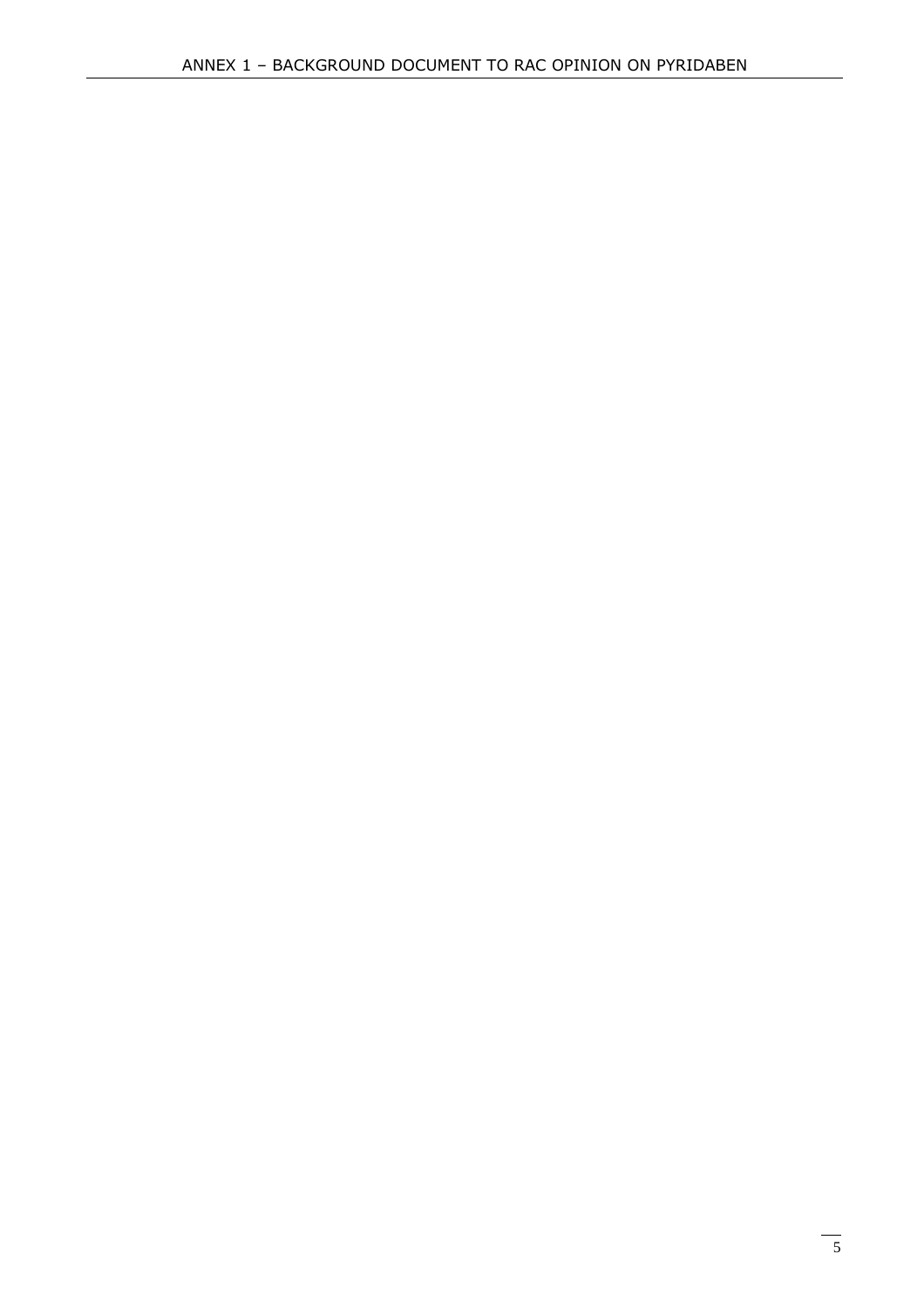# **Part A.**

## **1 PROPOSAL FOR HARMONISED CLASSIFICATION AND LABELLING**

#### **1.1 Substance**

Table 1: Substance identity

| <b>Substance name:</b>        | Pyridaben (ISO);                                                        |
|-------------------------------|-------------------------------------------------------------------------|
|                               | 2-tert-butyl-5-(4-tert-butylbenzylthio)-4-<br>chloropyridazin-3(2H)-one |
| <b>EC</b> number:             | 405-700-3                                                               |
| <b>CAS</b> number:            | 96489-71-3                                                              |
| <b>Annex VI Index number:</b> | 613-149-00-7                                                            |
| Degree of purity:             | $>98\%$                                                                 |
| <b>Impurities:</b>            | No (Eco)toxicological relevant impurities<br>are present.               |

#### **1.2 Harmonised classification and labelling proposal**

Table 2: The current Annex VI entry and the proposed harmonised classification

|                              | <b>CLP</b> Regulation          | Directive 67/548/EEC (Dangerous<br><b>Substances Directive; DSD)</b> |
|------------------------------|--------------------------------|----------------------------------------------------------------------|
| Current entry in Annex VI,   | Acute Tox. $3*(H301)$          | $T$ ; R23/25                                                         |
| <b>CLP</b> Regulation        | Acute Tox. $3*(H331)$          | N; R50/53                                                            |
|                              | Aquatic Acute 1 (H400)         |                                                                      |
|                              | Aquatic Chronic 1 (H410)       |                                                                      |
| <b>Current proposal for</b>  | Removal of * from Acute Tox. 3 | SCL:                                                                 |
| consideration by RAC         |                                | N; R50-53: C $\geq$ 0,025 %                                          |
|                              | M-factor:                      | N; R51-53: 0,0025 % $\leq C$ < 0,025 %                               |
|                              | Acute M-factor of 1000         | R52-53: 0,00025 % $\leq C < 0,0025$ %                                |
|                              | Chronic M-factor of 1000       |                                                                      |
|                              |                                |                                                                      |
| <b>Resulting harmonised</b>  | Acute Tox. $3$ (H $301$ )      | T: R23/25                                                            |
| classification (future entry | Acute Tox. $3$ (H331)          | N: R50/53                                                            |
| in Annex VI, CLP             | Aquatic Acute 1 (H400)         |                                                                      |
| <b>Regulation</b> )          | Aquatic Chronic 1 (H410)       | SCL:                                                                 |
|                              |                                | N; R50-53: C $\geq$ 0.025 %                                          |
|                              | M-factor:                      | N; R51-53: 0,0025 % $\leq C$ < 0,025 %                               |
|                              | Acute M-factor of 1000         | R52-53: 0,00025 % $\leq C < 0,0025$ %                                |
|                              | Chronic M-factor of 1000       |                                                                      |
|                              |                                |                                                                      |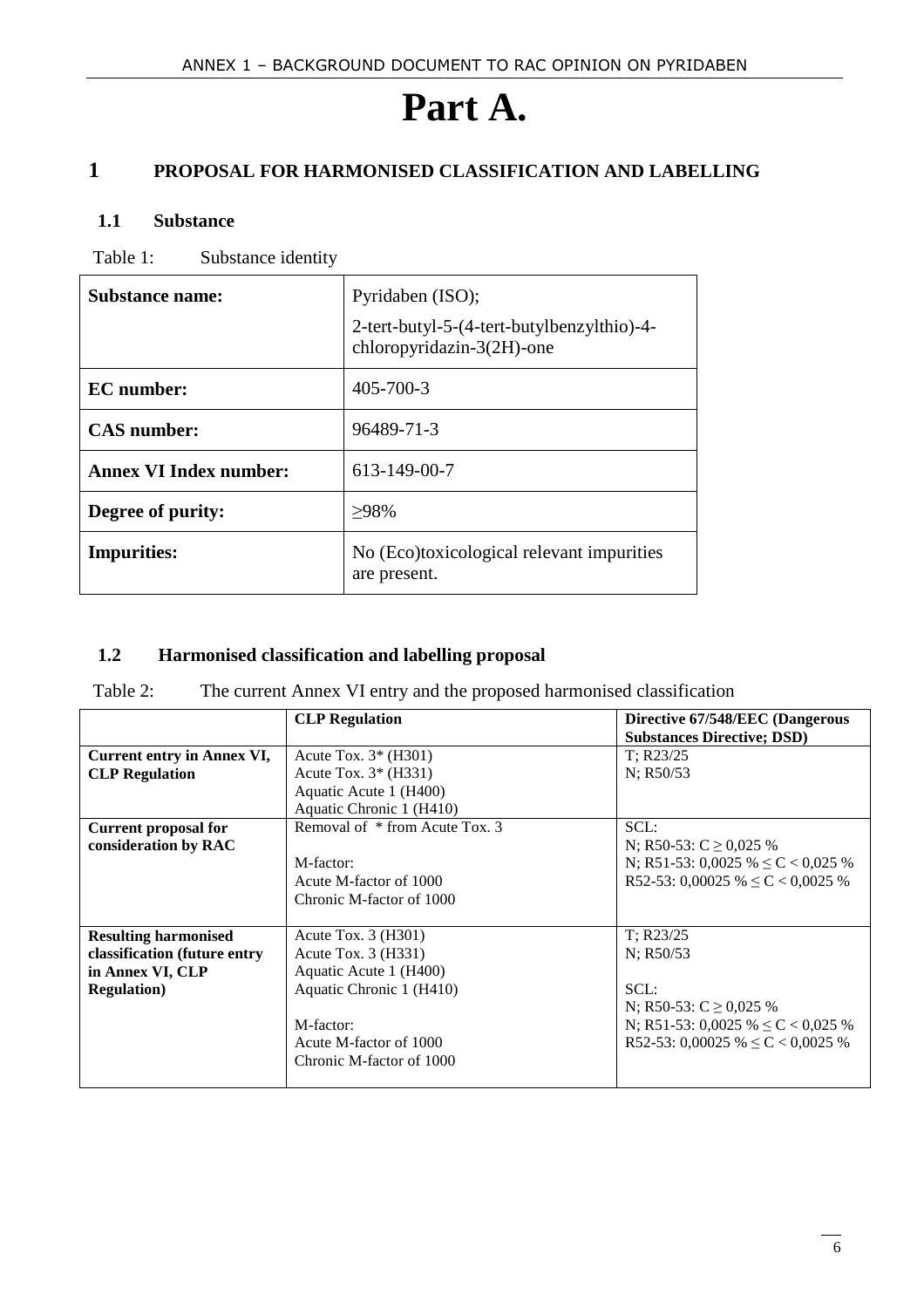#### **1.3 Proposed harmonised classification and labelling based on CLP Regulation and/or DSD criteria**

A review of the available toxicity data for pyridaben has revealed that the classification listed in Annex VI of Regulation EC no. 1272/2008 (including the 1st ATP) needs two minor adjustments: The \* (star) indicting minimum classification can be removed, and harmonized M-factors and SCLs are to be included.

In accordance with the criteria of the CLP regulation, pyridaben should be classified as Acute Tox 3 (H301) and Acute Tox 3 (H331). The reference indicating minimum classification (\*) is no longer necessary. It is therefore proposed that the acute toxicity classification listed in Annex VI, part 3, Table 3.1, for pyridaben be updated by removal of the minimum classification indicated by the reference \*.

Pyridaben is classified as Aquatic Acute 1 and Aquatic Chronic 1. A harmonized M-factor according to Regulation EC no. 1272/2008 and SCLs according to Directive 1999/45/EC as amended by Directive 2006/8/EC are currently not listed in Annex VI of Regulation EC no. 1272/2008. In this dossier, a harmonized M-factor (both acute and chronic in accordance with the 2<sup>nd</sup> ATP criteria) and SCLs for pyridaben are proposed.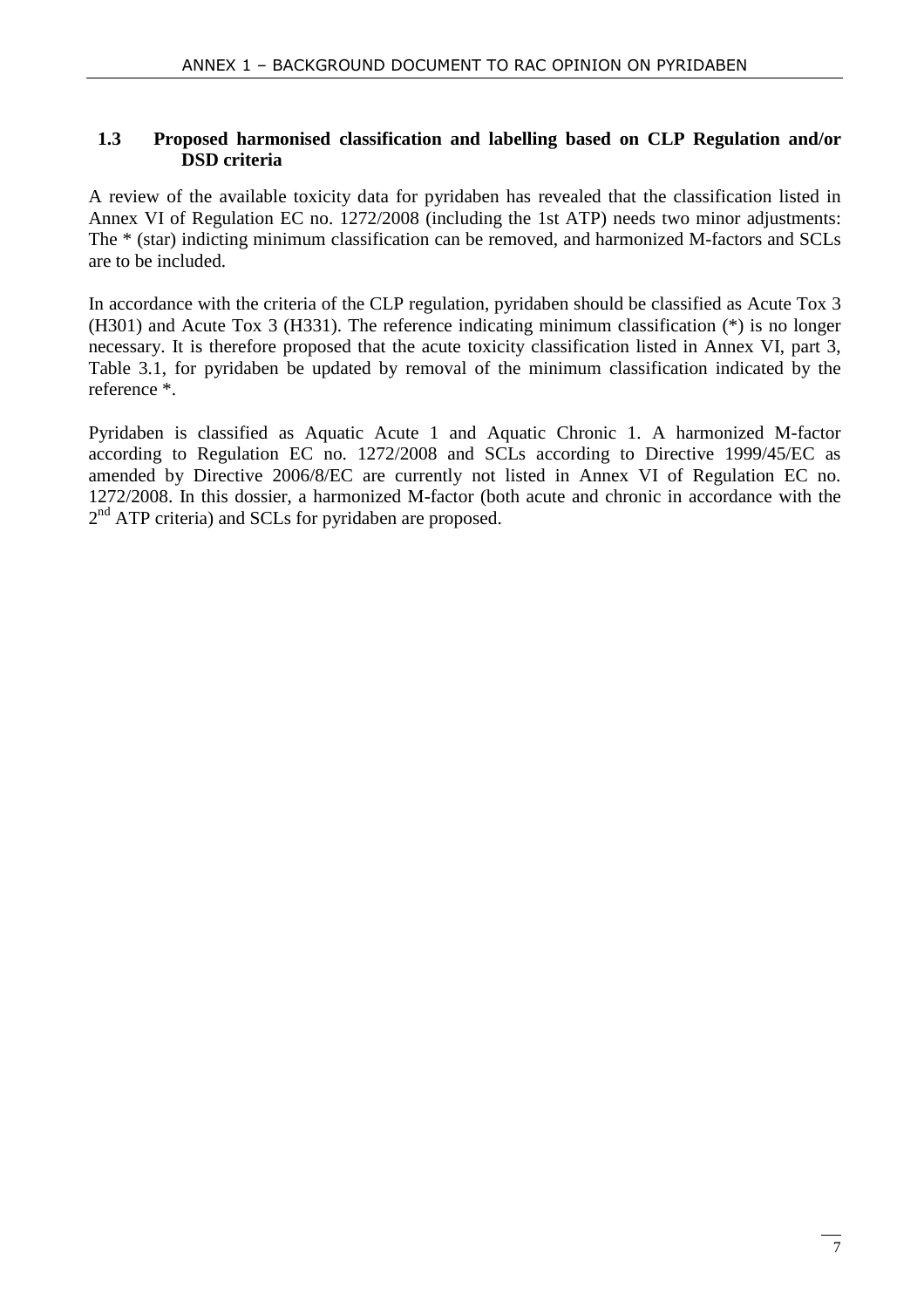| ANNEX 1 - BACKGROUND DOCUMENT TO RAC OPINION ON PYRIDABEN |  |  |  |
|-----------------------------------------------------------|--|--|--|
|-----------------------------------------------------------|--|--|--|

|                                     |                                                                                      | 110 posed enablineation according to the CEI recganition |                                              |                                                |                                                        |
|-------------------------------------|--------------------------------------------------------------------------------------|----------------------------------------------------------|----------------------------------------------|------------------------------------------------|--------------------------------------------------------|
| <b>CLP</b><br><b>Annex I</b><br>ref | <b>Hazard</b> class                                                                  | <b>Proposed</b><br>classification                        | <b>Proposed SCLs</b><br>and/or M-<br>factors | <b>Current</b><br>classification <sup>1)</sup> | <b>Reason for no</b><br>classification <sup>2)</sup>   |
|                                     |                                                                                      |                                                          |                                              |                                                | classification                                         |
| 2.1.                                | Explosives                                                                           |                                                          |                                              |                                                | conclusive but not<br>sufficient for<br>classification |
| 2.2.                                | Flammable gases                                                                      |                                                          |                                              |                                                | conclusive but not<br>sufficient for<br>classification |
| 2.3.                                | Flammable aerosols                                                                   |                                                          |                                              |                                                | conclusive but not<br>sufficient for<br>classification |
| 2.4.                                | Oxidising gases                                                                      |                                                          |                                              |                                                | conclusive but not<br>sufficient for<br>classification |
| 2.5.                                | Gases under pressure                                                                 |                                                          |                                              |                                                | conclusive but not<br>sufficient for<br>classification |
| 2.6.                                | Flammable liquids                                                                    |                                                          |                                              |                                                | conclusive but not<br>sufficient for<br>classification |
| 2.7.                                | Flammable solids                                                                     |                                                          |                                              |                                                | conclusive but not<br>sufficient for<br>classification |
| 2.8.                                | Self-reactive<br>substances and<br>mixtures                                          |                                                          |                                              |                                                | conclusive but not<br>sufficient for<br>classification |
| 2.9.                                | Pyrophoric liquids                                                                   |                                                          |                                              |                                                | conclusive but not<br>sufficient for<br>classification |
| 2.10.                               | Pyrophoric solids                                                                    |                                                          |                                              |                                                | conclusive but not<br>sufficient for<br>classification |
| 2.11.                               | Self-heating<br>substances and<br>mixtures                                           |                                                          |                                              |                                                | conclusive but not<br>sufficient for<br>classification |
| 2.12.                               | Substances and<br>mixtures which in<br>contact with water<br>emit flammable<br>gases |                                                          |                                              |                                                | conclusive but not<br>sufficient for<br>classification |
| 2.13.                               | Oxidising liquids                                                                    |                                                          |                                              |                                                | conclusive but not<br>sufficient for<br>classification |
| 2.14.                               | Oxidising solids                                                                     |                                                          |                                              |                                                | conclusive but not<br>sufficient for<br>classification |
| 2.15.                               | Organic peroxides                                                                    |                                                          |                                              |                                                | conclusive but not<br>sufficient for<br>classification |
| 2.16.                               | Substance and<br>mixtures corrosive to<br>metals                                     |                                                          |                                              |                                                | conclusive but not<br>sufficient for<br>classification |
| 3.1.                                | Acute toxicity - oral                                                                | Acute Tox. 3<br>(H301)                                   |                                              | Acute Tox. 3*<br>(H301)                        |                                                        |
|                                     | Acute toxicity -                                                                     |                                                          |                                              |                                                | conclusive but not                                     |

#### Table 3: Proposed classification according to the CLP Regulation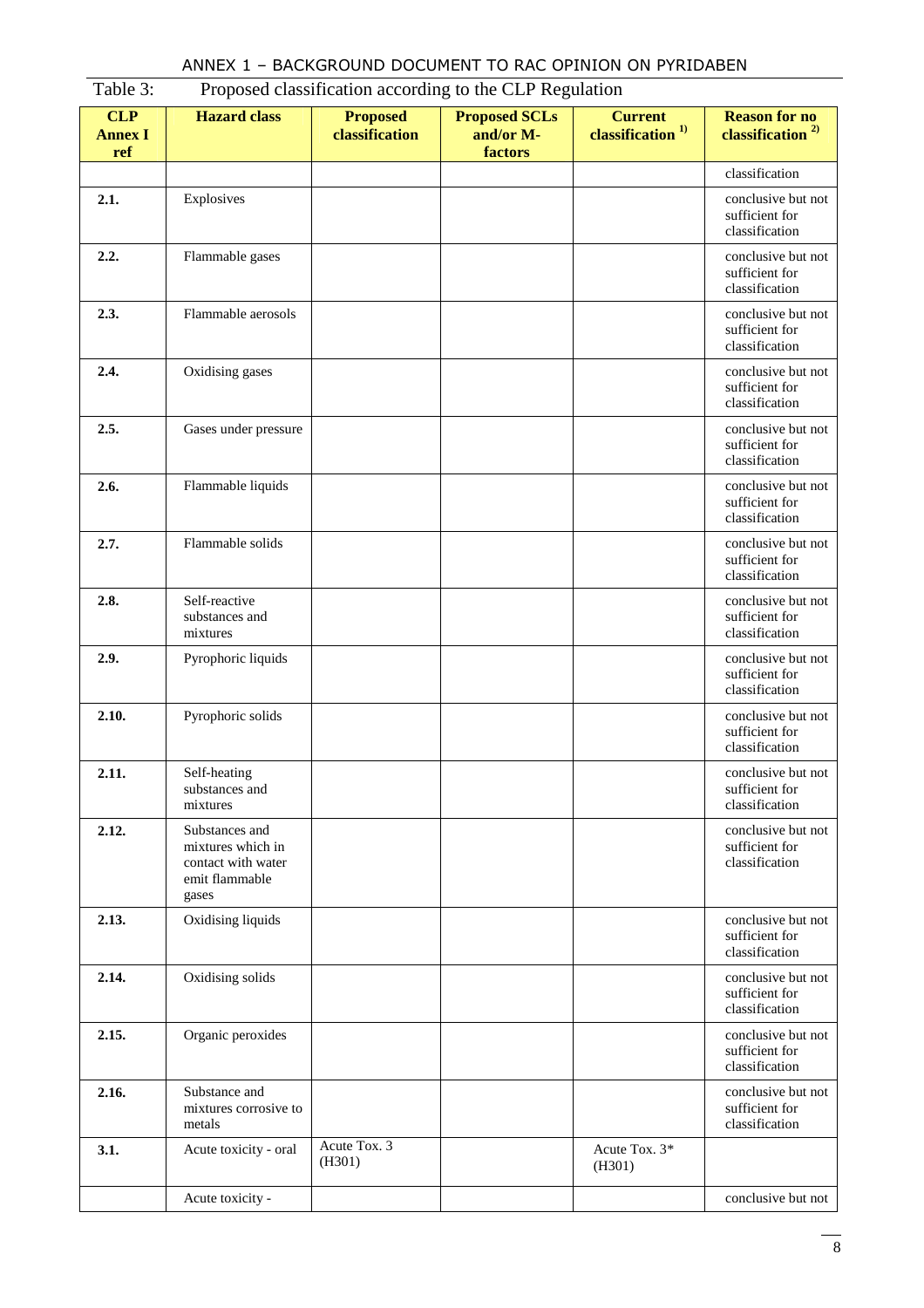|       | dermal                                                   |                             |                          |                             | sufficient for<br>classification                       |
|-------|----------------------------------------------------------|-----------------------------|--------------------------|-----------------------------|--------------------------------------------------------|
|       | Acute toxicity -<br>inhalation                           | Acute Tox. 3<br>(H331)      |                          | Acute Tox. 3*<br>(H331)     |                                                        |
| 3.2.  | Skin corrosion /<br>irritation                           |                             |                          |                             | conclusive but not<br>sufficient for<br>classification |
| 3.3.  | Serious eye damage /<br>eye irritation                   |                             |                          |                             | conclusive but not<br>sufficient for<br>classification |
| 3.4.  | Respiratory<br>sensitisation                             |                             |                          |                             | conclusive but not<br>sufficient for<br>classification |
| 3.4.  | Skin sensitisation                                       |                             |                          |                             | conclusive but not<br>sufficient for<br>classification |
| 3.5.  | Germ cell<br>mutagenicity                                |                             |                          |                             | conclusive but not<br>sufficient for<br>classification |
| 3.6.  | Carcinogenicity                                          |                             |                          |                             | conclusive but not<br>sufficient for<br>classification |
| 3.7.  | Reproductive<br>toxicity                                 |                             |                          |                             | conclusive but not<br>sufficient for<br>classification |
| 3.8.  | Specific target organ<br>toxicity-single<br>exposure     |                             |                          |                             | conclusive but not<br>sufficient for<br>classification |
| 3.9.  | Specific target organ<br>toxicity - repeated<br>exposure |                             |                          |                             | conclusive but not<br>sufficient for<br>classification |
| 3.10. | Aspiration hazard                                        |                             |                          |                             | conclusive but not<br>sufficient for<br>classification |
| 4.1.  | Hazardous to the<br>aquatic environment                  | Aquatic Acute 1<br>(H400)   | Acute M-factor<br>1000   | Aquatic Acute 1<br>(H400)   |                                                        |
|       |                                                          | Aquatic Chronic 1<br>(H410) | Chronic M-factor<br>1000 | Aquatic Chronic 1<br>(H410) |                                                        |
| 5.1.  | Hazardous to the<br>ozone layer                          |                             |                          |                             | conclusive but not<br>sufficient for<br>classification |

#### ANNEX 1 – BACKGROUND DOCUMENT TO RAC OPINION ON PYRIDABEN

<sup>1)</sup> Including specific concentration limits (SCLs) and M-factors

<sup>2)</sup> Data lacking, inconclusive, or conclusive but not sufficient for classification

**Labelling:** Signal word: Danger (Dgr)<br>Pictogram: GHS06, GHS GHS06, GHS09 Hazard statements: H301, Toxic if swallowed H331, Toxic if inhaled H410, Very toxic to aquatic life with long lasting effects Precautionary statements: No precautionary statements are proposed since precautionary statements are not included in Annex VI of Regulation EC no. 1272/2008.

#### **Proposed notes assigned to an entry:**

A note is not proposed.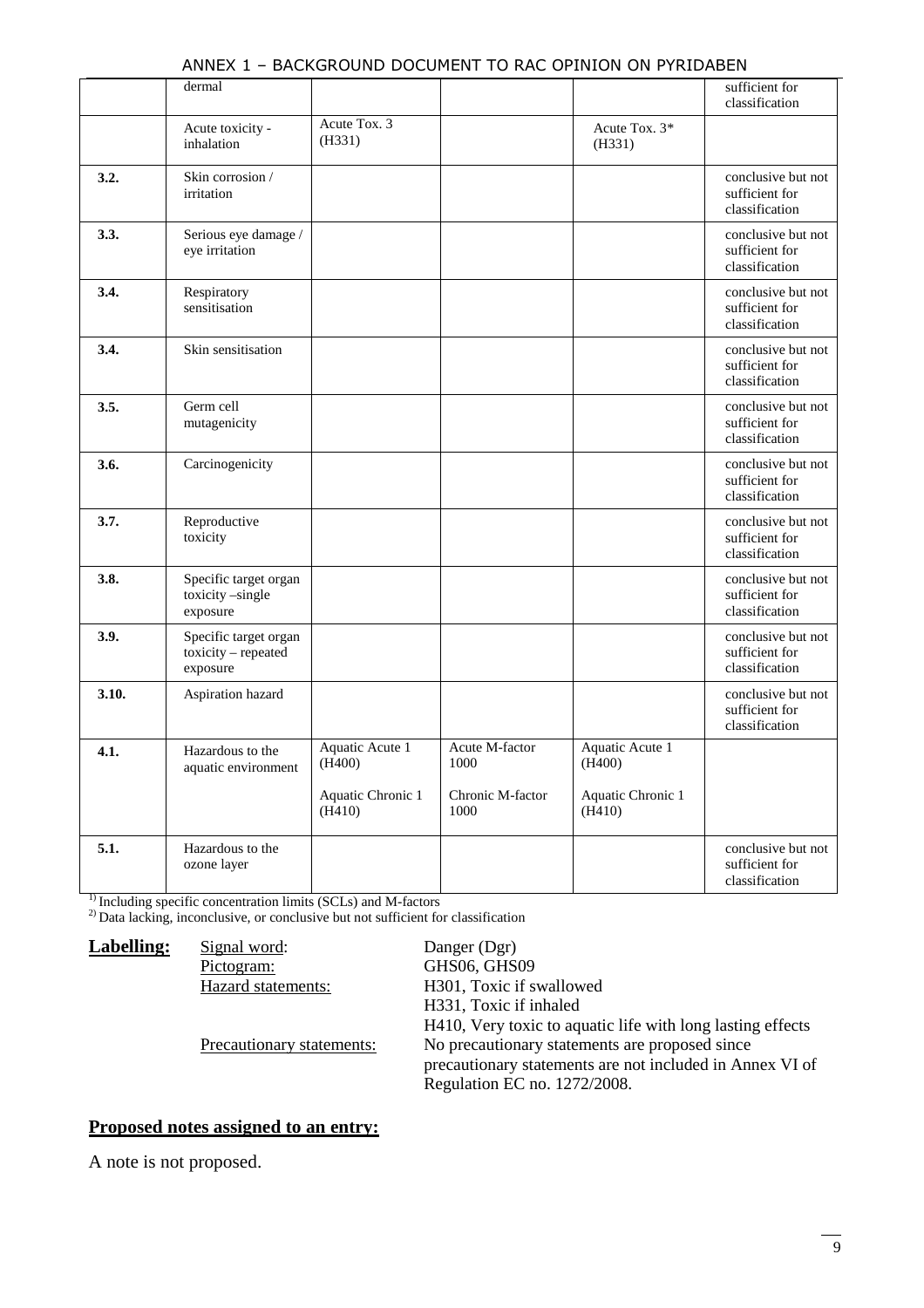| <b>Hazardous property</b>                                                         | <b>Proposed</b><br>classification | <b>Proposed SCLs</b>                                                                                                          | <b>Current</b><br>classification <sup>1)</sup> | <b>Reason for no</b><br>classification <sup>2)</sup> |
|-----------------------------------------------------------------------------------|-----------------------------------|-------------------------------------------------------------------------------------------------------------------------------|------------------------------------------------|------------------------------------------------------|
| Explosiveness                                                                     |                                   |                                                                                                                               |                                                | conclusive but not<br>sufficient for classification  |
| Oxidising properties                                                              |                                   |                                                                                                                               |                                                | conclusive but not<br>sufficient for classification  |
| Flammability                                                                      |                                   |                                                                                                                               |                                                | conclusive but not<br>sufficient for classification  |
| Other physico-chemical<br>properties                                              |                                   |                                                                                                                               |                                                | conclusive but not<br>sufficient for classification  |
| Thermal stability                                                                 |                                   |                                                                                                                               |                                                | conclusive but not<br>sufficient for classification  |
| Acute toxicity                                                                    | $T$ ; R23/25 <sup>#</sup>         |                                                                                                                               | $T$ ; R23/25 <sup>#</sup>                      |                                                      |
| Acute toxicity -<br>irreversible damage after<br>single exposure                  |                                   |                                                                                                                               |                                                | conclusive but not<br>sufficient for classification  |
| Repeated dose toxicity                                                            |                                   |                                                                                                                               |                                                | conclusive but not<br>sufficient for classification  |
| Irritation / Corrosion                                                            |                                   |                                                                                                                               |                                                | conclusive but not<br>sufficient for classification  |
| Sensitisation                                                                     |                                   |                                                                                                                               |                                                | conclusive but not<br>sufficient for classification  |
| Carcinogenicity                                                                   |                                   |                                                                                                                               |                                                | conclusive but not<br>sufficient for classification  |
| Mutagenicity - Genetic<br>toxicity                                                |                                   |                                                                                                                               |                                                | conclusive but not<br>sufficient for classification  |
| Toxicity to reproduction<br>– fertility                                           |                                   |                                                                                                                               |                                                | conclusive but not<br>sufficient for classification  |
| Toxicity to reproduction<br>$-$ development                                       |                                   |                                                                                                                               |                                                | conclusive but not<br>sufficient for classification  |
| Toxicity to reproduction<br>- breastfed babies.<br>Effects on or via<br>lactation |                                   |                                                                                                                               |                                                | conclusive but not<br>sufficient for classification  |
| Environment                                                                       | N; R50/53                         | SCL:<br>N; R50-53: $C \ge 0.025$ %<br>N; R51-53: 0,0025 % $\leq$ C<br>< 0.025 %<br>R52-53: 0,00025 % $\leq$ C<br>$< 0,0025$ % | N; R50/53                                      |                                                      |

## Table 4: Proposed classification according to DSD

**1)** Including SCLs

**2)** Data lacking, inconclusive, or conclusive but not sufficient for classification

# This dossier does not propose a change in the classification of this hazard property

| Labelling: | Indication of danger:<br>R-phrases: | $T; N$ : Toxic; Dangerous for the environment<br>R23/25 : Toxic by inhalation and if swallowed                                                                                       |
|------------|-------------------------------------|--------------------------------------------------------------------------------------------------------------------------------------------------------------------------------------|
|            |                                     | R50/53 : Very toxic to aquatic organisms, may cause long-term<br>adverse effects in the aquatic environment                                                                          |
|            | S-phrases:                          | : Keep locked up and out of the reach of children<br>(1/2)<br>36/37 : Wear suitable protective clothing and gloves<br>: In case of accident or if you feel unwell seek medical<br>45 |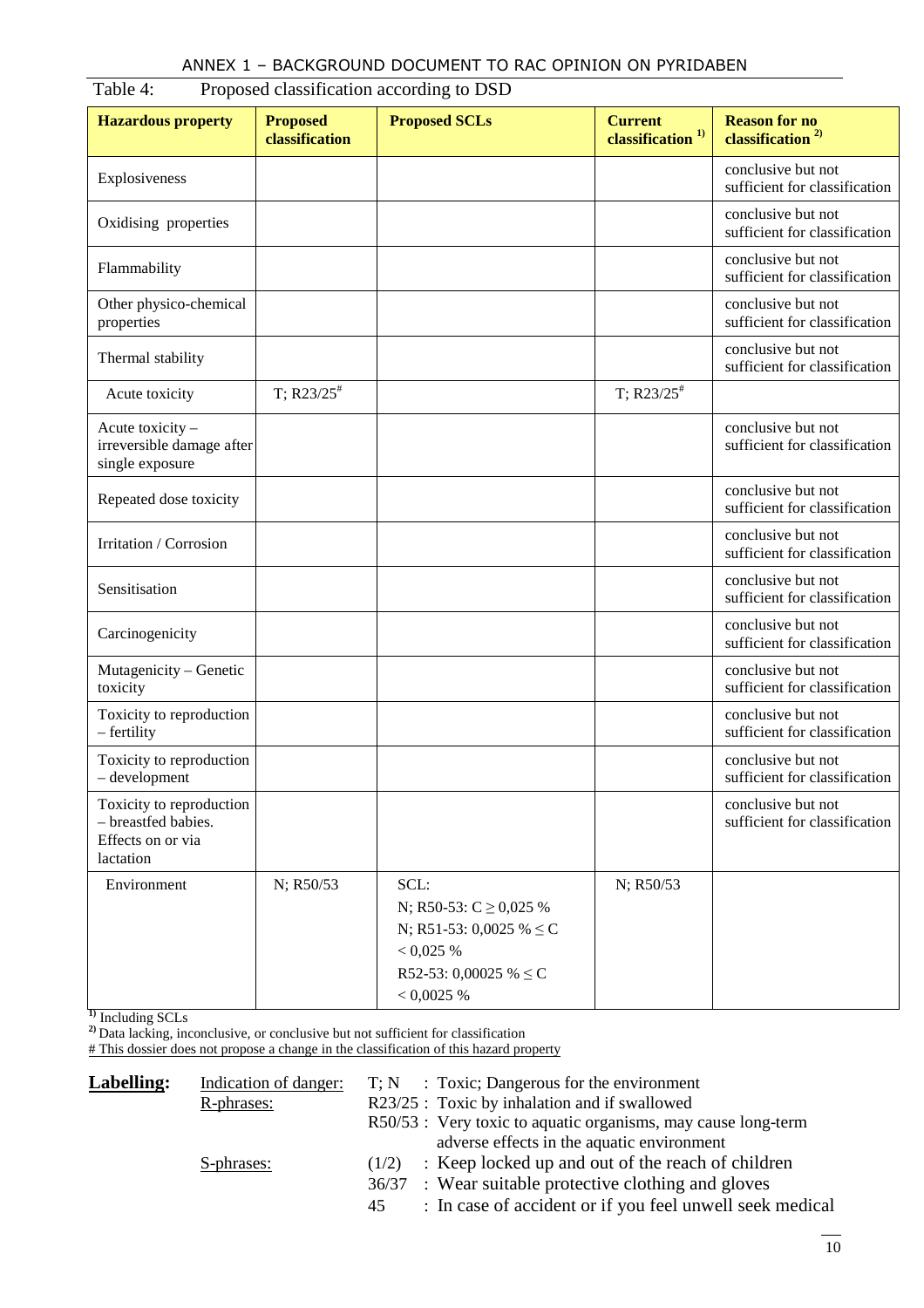advice immediately (show the label where possible)

- 60 : This material and its container must be disposed of as hazardous waste
- 61 : Avoid release to the environment. Refer to special instructions/safety data sheet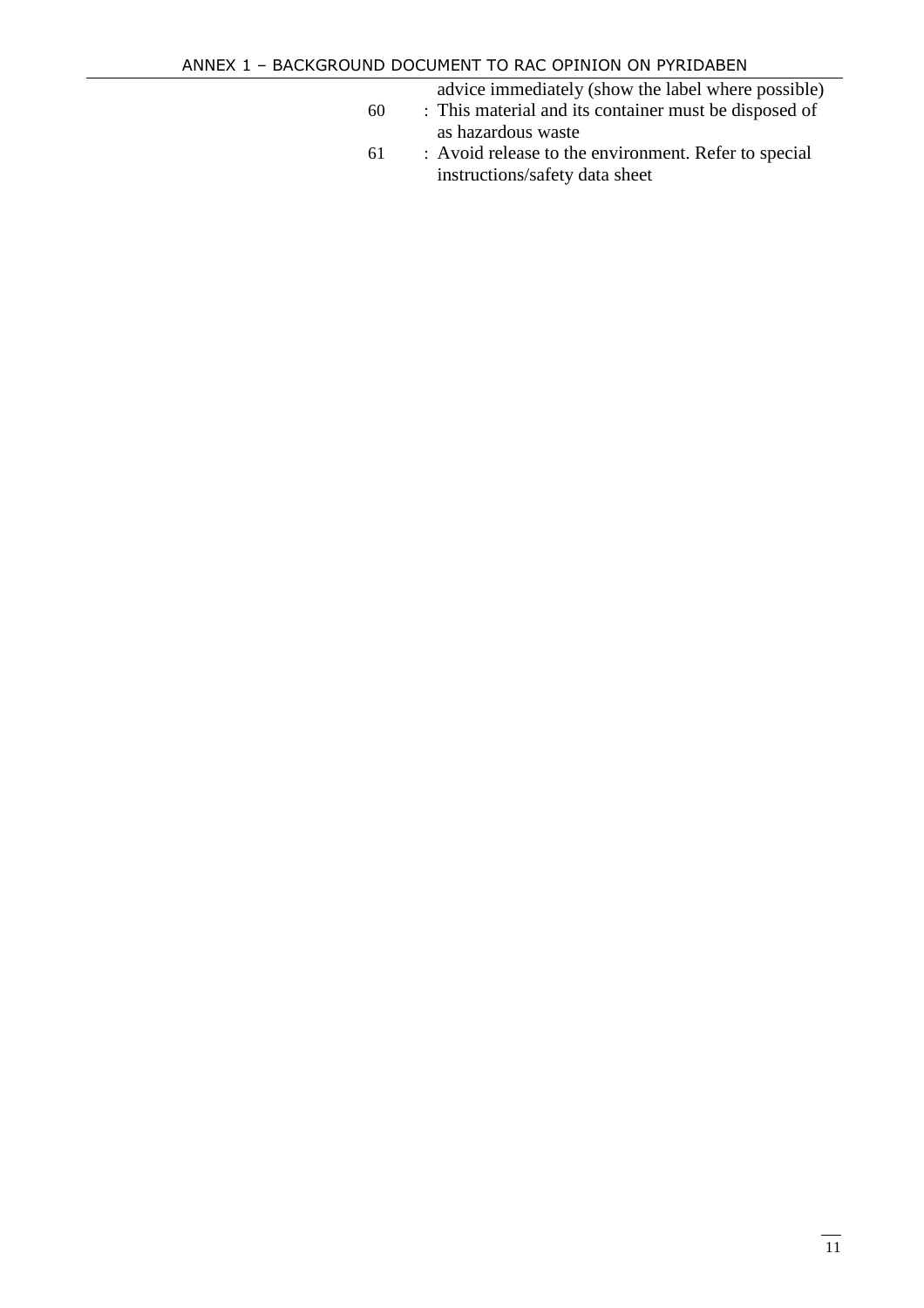#### **2 BACKGROUND TO THE CLH PROPOSAL**

#### **2.1 History of the previous classification and labelling**

Pyridaben was added to Annex I of Directive 67/548/EEC in the 26th ATP (Commission Directive 2000/32/EC of 19 May 2000) with classification T; R23/25, N; R50/53.

#### **2.2 Short summary of the scientific justification for the CLH proposal**

A Draft Assessment Report (DAR) and Proposed Decision of the Netherlands has been prepared in the context of the possible inclusion of pyridaben in Annex I of Council Directive 91/414/EEC (Draft Assessment Report, March 2007 and subsequent addenda (2009 and 2010, RMS the Netherlands) concerning the placing of plant protection products on the market. The conclusions on the peer review of pesticide risk assessment of pyridaben was published in the EFSA journal (8(6):1632, 2010).

Review of these documents has revealed that the classification listed in Annex VI of Regulation EC no.1272/2008 (including the 1st ATP) needs two revisions.

In accordance with the criteria of the CLP regulation, pyridaben should be classified as Acute Tox. 3 (H301) and Acute Tox. 3 (H331). The reference indicating minimum classification (\*) is no longer necessary. It is therefore proposed that the acute toxicity classification listed in Annex VI, part 3, Table 3.1, for pyridaben be updated by removal of the minimum classification indicated by the reference \*.

Pyridaben is classified as Aquatic Acute 1 and Aquatic Chronic 1. However, a harmonized M-factor according to the CLP Regulation and SCLs according to Directive 1999/45/EC as amended by Directive 2006/8/EC are currently not listed in Annex VI of Regulation EC no. 1272/2008. In this dossier, a harmonized M-factor (both acute and chronic according to the criteria of the 2<sup>nd</sup> ATP) and SCLs for pyridaben are proposed.

#### **2.3 Current harmonised classification and labelling**

#### **2.3.1 Current classification and labelling in Annex VI, Table 3.1 in the CLP Regulation**

| Classification     |                  |                   | Labelling        |                   |
|--------------------|------------------|-------------------|------------------|-------------------|
| Hazard Class and   | Hazard statement | Pictogram, Signal | Hazard statement | Suppl. Hazard     |
| Category $Code(s)$ | Code(s)          | Word Code(s)      | Code(s)          | statement Code(s) |
| Acute Tox. $3*$    | H331             | GHS06             | H331             |                   |
| Acute Tox. $3*$    | H <sub>301</sub> | GHS09             | H <sub>301</sub> |                   |
| Aquatic Acute 1    | H400             | Dgr               | H410             |                   |
| Aquatic Chronic 1  | H410             |                   |                  |                   |

Table 5: Current Annex VI table 3.1 classification and labelling

#### **2.3.2 Current classification and labelling in Annex VI, Table 3.2 in the CLP Regulation**

Table 6: Current Annex VI table 3.2 classification and labelling

| <b>Classification</b> | Labelling          |
|-----------------------|--------------------|
| T: R23/25             | T: N               |
| N: $R50/53$           | R: $23/25 - 50/53$ |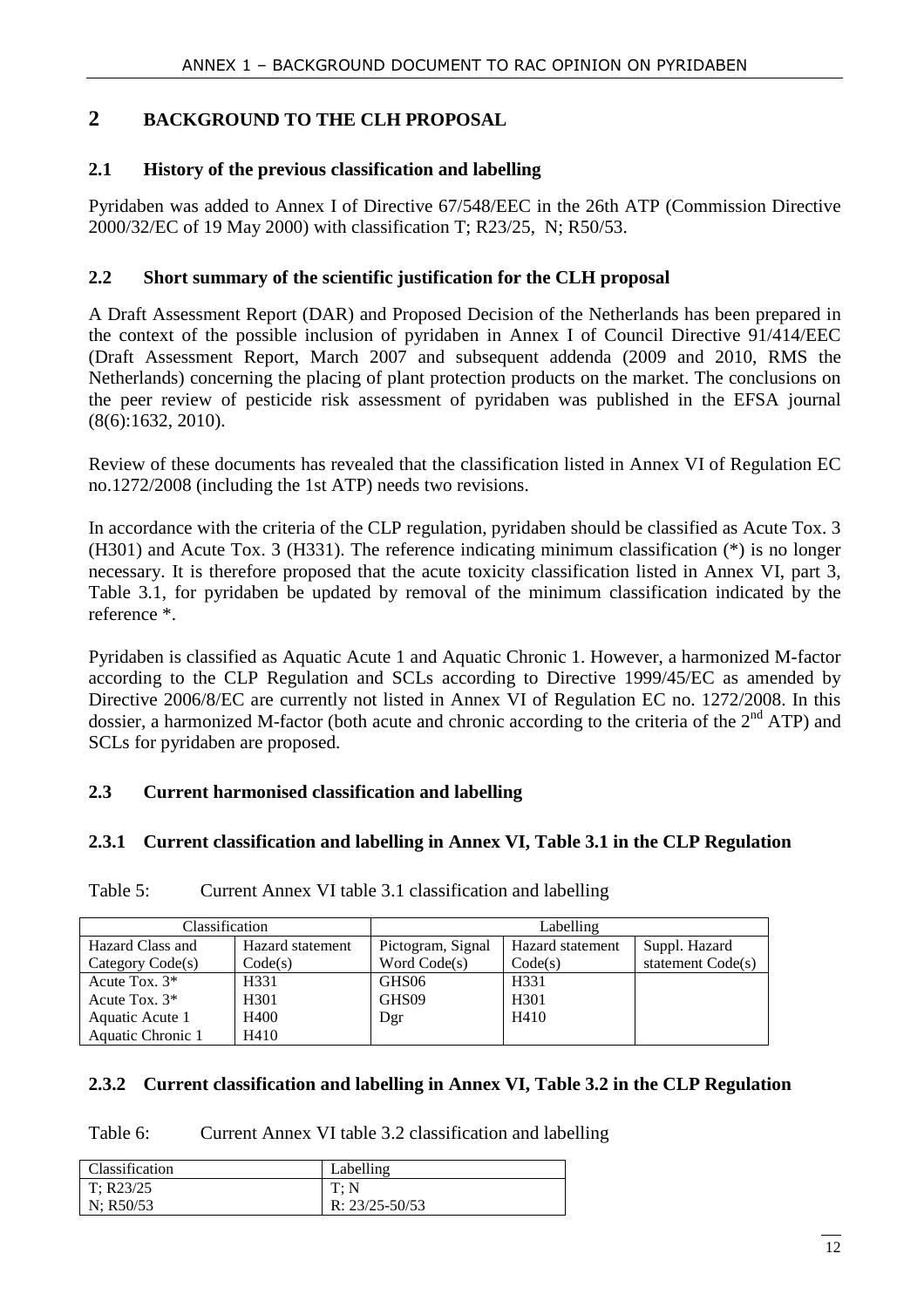#### **2.4 Current self-classification and labelling**

Not applicable

#### **2.4.1 Current self-classification and labelling based on the CLP Regulation criteria**

Not applicable

#### **2.4.2 Current self-classification and labelling based on DSD criteria**

Not applicable

### **3 JUSTIFICATION THAT ACTION IS NEEDED AT COMMUNITY LEVEL**

Pyridaben is an active substance in the meaning of Directive 98/8/EEC and therefore subject to harmonised classification and labelling (CLP, article 36.2).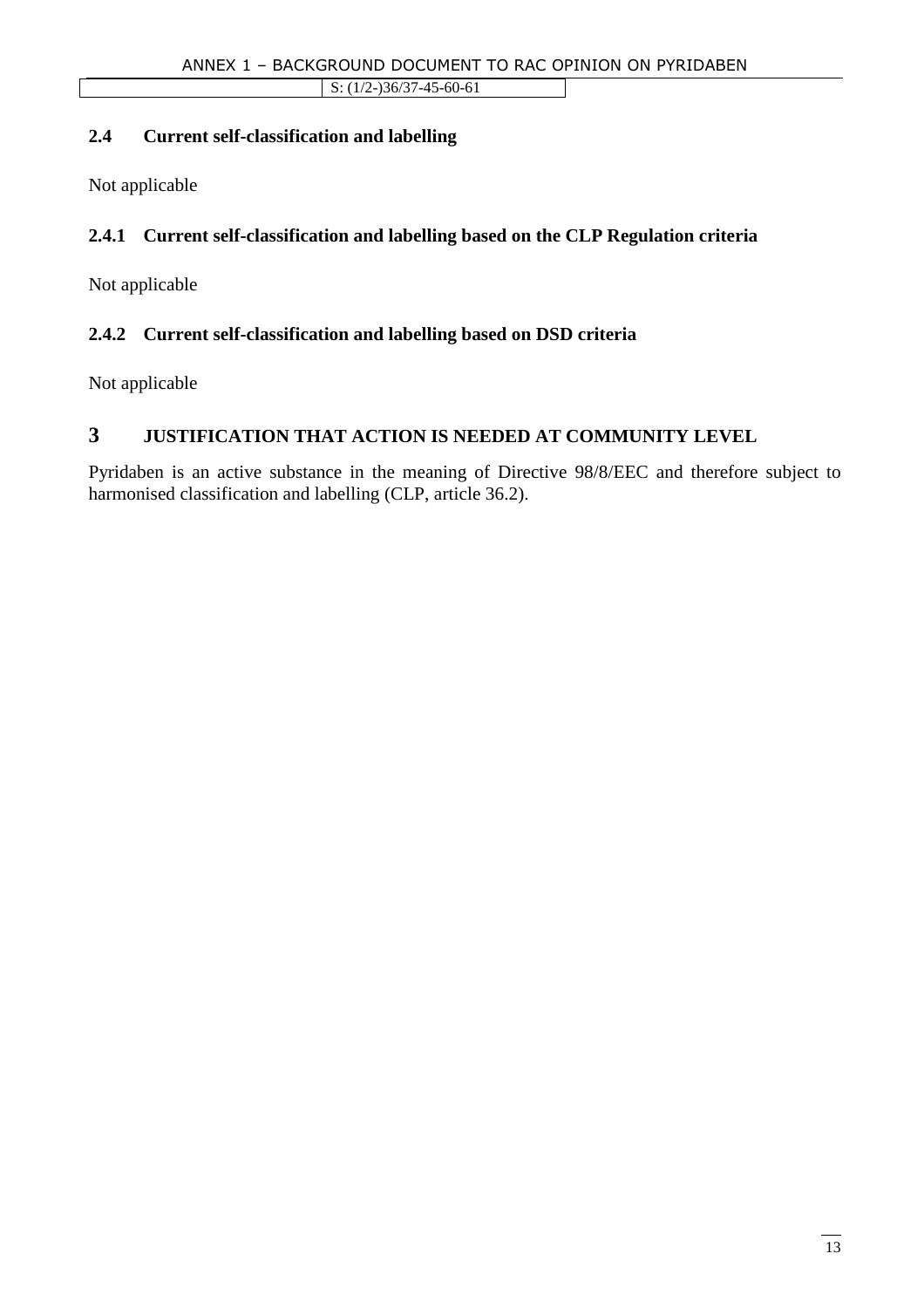# **Part B.**

# **SCIENTIFIC EVALUATION OF THE DATA**

## **1 IDENTITY OF THE SUBSTANCE**

#### **1.1 Name and other identifiers of the substance**

| <b>EC</b> number:                 | 405-700-3                                                                                                         |
|-----------------------------------|-------------------------------------------------------------------------------------------------------------------|
| <b>EC</b> name:                   | Pyridaben (ISO);                                                                                                  |
|                                   | 2-tert-butyl-5-(4-tert-butylbenzylthio)-4-<br>$chloropyridazin-3(2H)-one$                                         |
| <b>CAS</b> number (EC inventory): | 96489-71-3                                                                                                        |
| <b>CAS</b> number:                | 96489-71-3                                                                                                        |
| <b>CAS</b> name:                  | $4$ -chloro-2- $(1,1$ -dimethylethyl)-5-[[[4- $(1,1-$<br>dimethylethyl)phenyl]methyl]thio]-3(2H)-<br>pyridazinone |
| <b>IUPAC</b> name:                | 2-tert-butyl-5-(4-tert-butylbenzylthio)-4-<br>chloropyridazin-3(2H)-one                                           |
| <b>CLP Annex VI Index number:</b> | 613-149-00-7                                                                                                      |
| Molecular formula:                | $C_{19}H_{25}CIN_2OS$                                                                                             |
| Molecular weight range:           | 364.9                                                                                                             |

Table 7: Substance identity

**Structural formula:**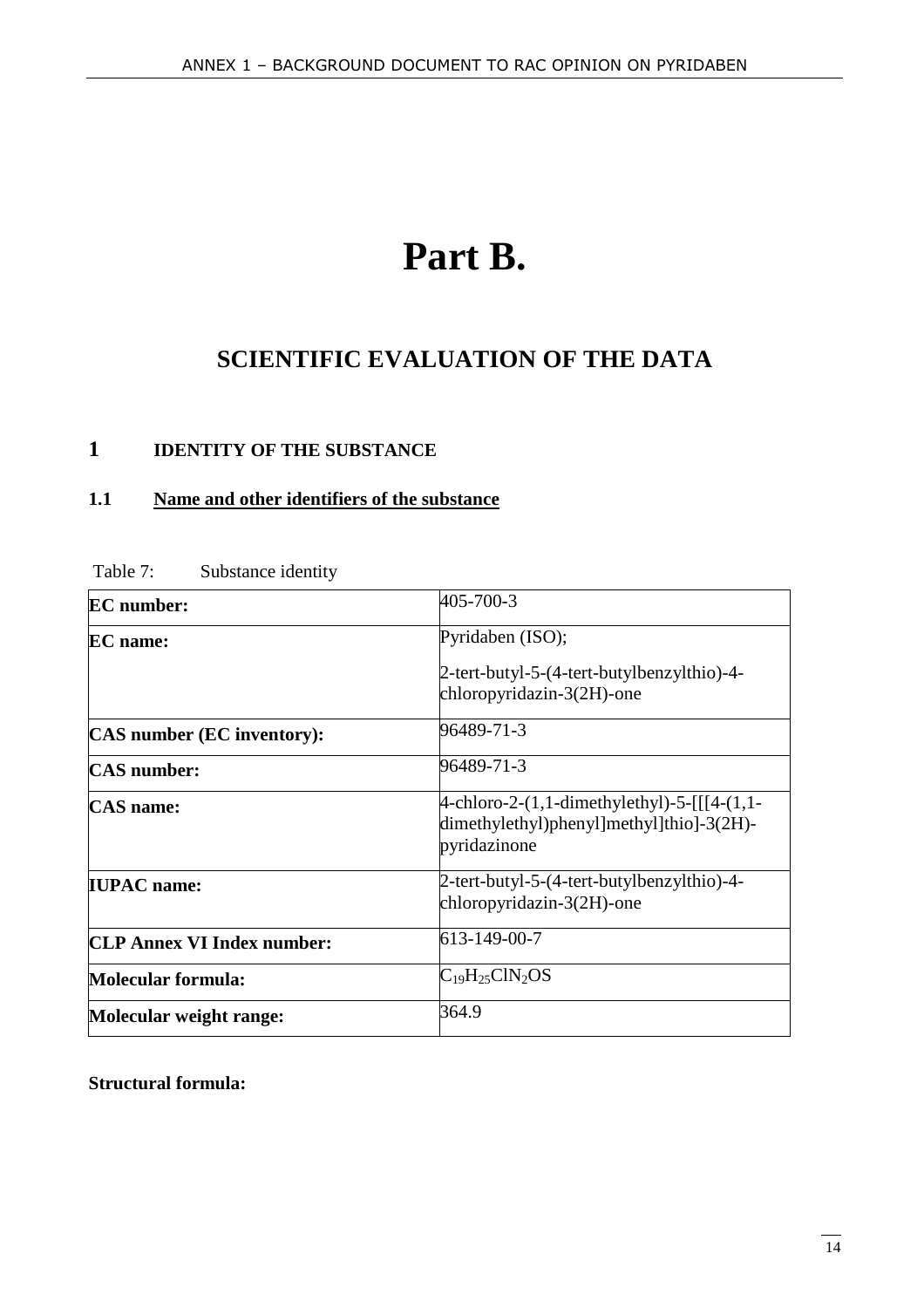

#### **1.2 Composition of the substance**

#### Table 8 : Constituents (non-confidential information)

| <b>Constituent</b> | <b>Typical concentration</b> | <b>Concentration range</b> | <b>Remarks</b> |
|--------------------|------------------------------|----------------------------|----------------|
| Pyridaben          | Minimum 980 $g/kg$           | -                          |                |

#### Current Annex VI entry:

Table 3.1: Acute Tox. 3\* (H301), Acute Tox. 3\* (H331), Aquatic Acute 1 (H400), Aquatic Chronic 1 (H410) Table 3.2: T; R23/25, N; R50/53

#### Table 9: Impurities (non-confidential information)

| <b>Impurity</b> | <b>Typical concentration</b> | <b>Concentration range</b> | <b>Remarks</b>                                                                      |
|-----------------|------------------------------|----------------------------|-------------------------------------------------------------------------------------|
|                 |                              |                            | Based on the DAR there are<br>no (eco)toxicological<br>relevant impurities present. |

Current Annex VI entry: Not applicable

| Table 10: |  | Additives (non-confidential information) |  |
|-----------|--|------------------------------------------|--|
|-----------|--|------------------------------------------|--|

| <b>Additive</b> | <b>Function</b> | <b>Typical</b><br>concentration | <b>Concentration</b><br>range | <b>Remarks</b>                                                                     |
|-----------------|-----------------|---------------------------------|-------------------------------|------------------------------------------------------------------------------------|
|                 |                 |                                 |                               | Based on the DAR there are<br>no (eco)toxicological<br>relevant additives present. |

Current Annex VI entry: Not applicable

#### **1.2.1 Composition of test material**

Not applicable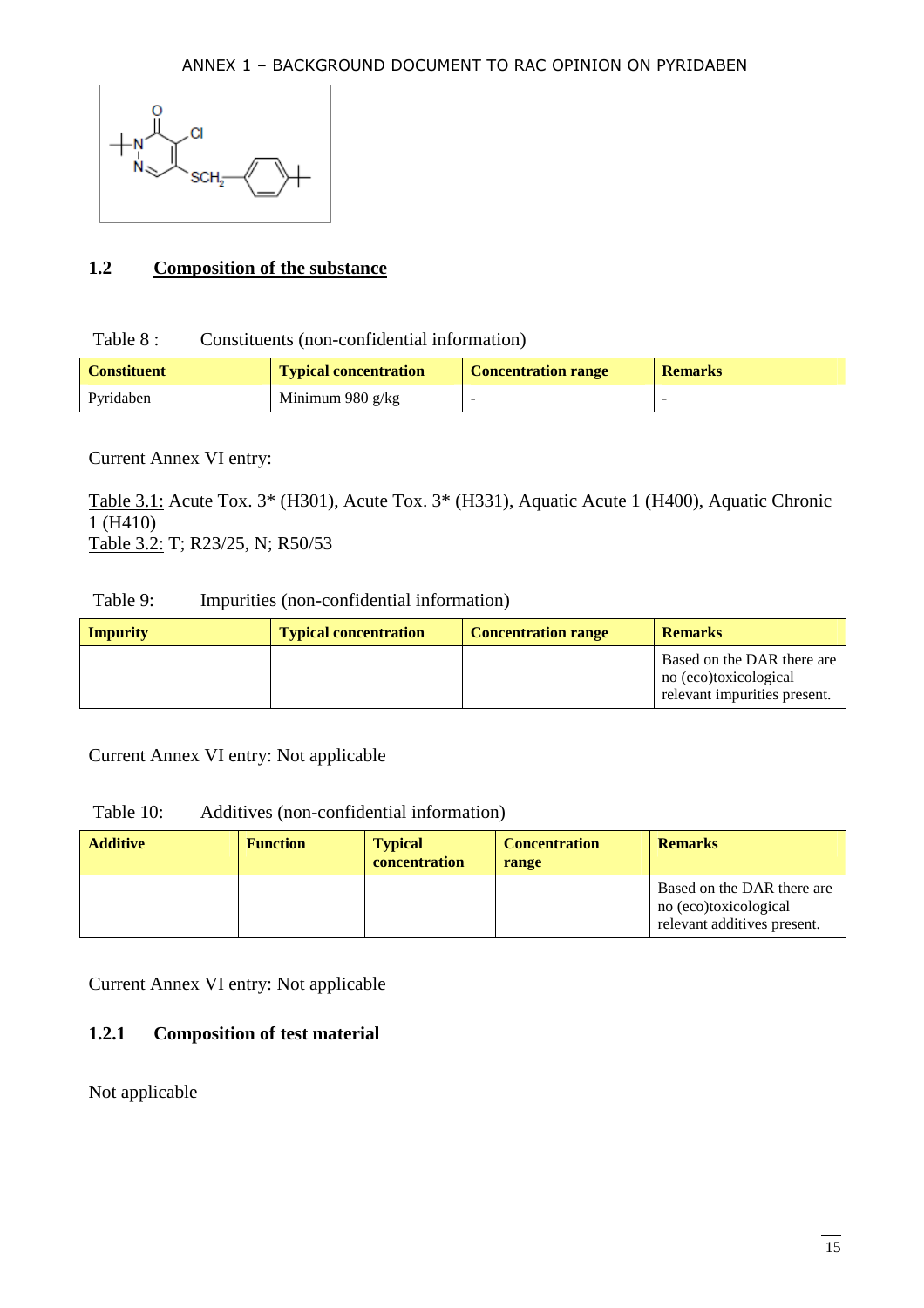## **1.3 Physico-chemical properties**

| <b>Property</b>                                                                      | <b>Value</b>                                                                                                                                    | Reference                | <b>Comment</b>               |
|--------------------------------------------------------------------------------------|-------------------------------------------------------------------------------------------------------------------------------------------------|--------------------------|------------------------------|
|                                                                                      |                                                                                                                                                 |                          | (e.g. measured or estimated) |
| State of the substance at<br>20°C and 101,3 kPa                                      | <b>DAR</b><br>Pure: white crystalline solid with no<br>detectable odour $(23.6 °C)$<br>Technical: white odourless<br>crystalline powder (25 °C) |                          |                              |
| Melting/freezing point                                                               | 109.4 to 110.6°C (100%)<br>107.9 to 109.6°C (98.3%)                                                                                             | <b>DAR</b>               | measured                     |
| Boiling point                                                                        | Thermal decomposition was<br>observed before boiling occurred                                                                                   | <b>DAR</b>               | measured                     |
| Relative density                                                                     | 1.201 g/cm <sup>3</sup> (100%)<br>1.204 g/cm <sup>3</sup> at 25 $^{\circ}$ C (98.3%)                                                            | <b>DAR</b>               | measured                     |
| Vapour pressure                                                                      | $\langle 1x10^7 \text{ mbar at } 52.7^{\circ}$ C (98%)<br>(equivalent to $<$ 1x10-5 Pa,<br>calculated by RMS)                                   | <b>DAR</b>               | measured                     |
| Surface tension                                                                      | Not applicable since the water<br>solubility is below 1 mg/L (i.e.<br>$0.022$ mg/L)                                                             | <b>DAR</b>               |                              |
| Water solubility                                                                     | 0.022 mg/L in distalled water at<br>20°C (99.9%)                                                                                                | <b>DAR</b>               | measured                     |
| Partition coefficient n-<br>octanol/water                                            | Log Pow at $23^{\circ}$ C: >6.37                                                                                                                | <b>DAR</b>               | measured                     |
| Flash point                                                                          | Not applicable for solids                                                                                                                       | <b>DAR</b>               |                              |
| Flammability                                                                         | Not flammable                                                                                                                                   | <b>DAR</b>               |                              |
| <b>Explosive properties</b>                                                          | Not sensitive to shock.<br>Thermally stable and not thermally<br>explosive (98.3%)                                                              | <b>DAR</b>               |                              |
| Self-ignition temperature                                                            | No auto-ignition up to $475^{\circ}$ C                                                                                                          | <b>DAR</b>               | measured                     |
| Oxidising properties                                                                 | No oxidizing properties                                                                                                                         | <b>DAR</b>               |                              |
| Granulometry                                                                         | No data                                                                                                                                         | $\overline{a}$           |                              |
| Stability in organic<br>solvents and identity of<br>relevant degradation<br>products | No data                                                                                                                                         | $\overline{\phantom{m}}$ |                              |
| Dissociation constant                                                                | Not applicable, pyridaben does not<br>dissociate.                                                                                               | <b>DAR</b>               |                              |
| Viscosity                                                                            | No data                                                                                                                                         | $\overline{\phantom{0}}$ |                              |

## Table 11: Summary of physico-chemical properties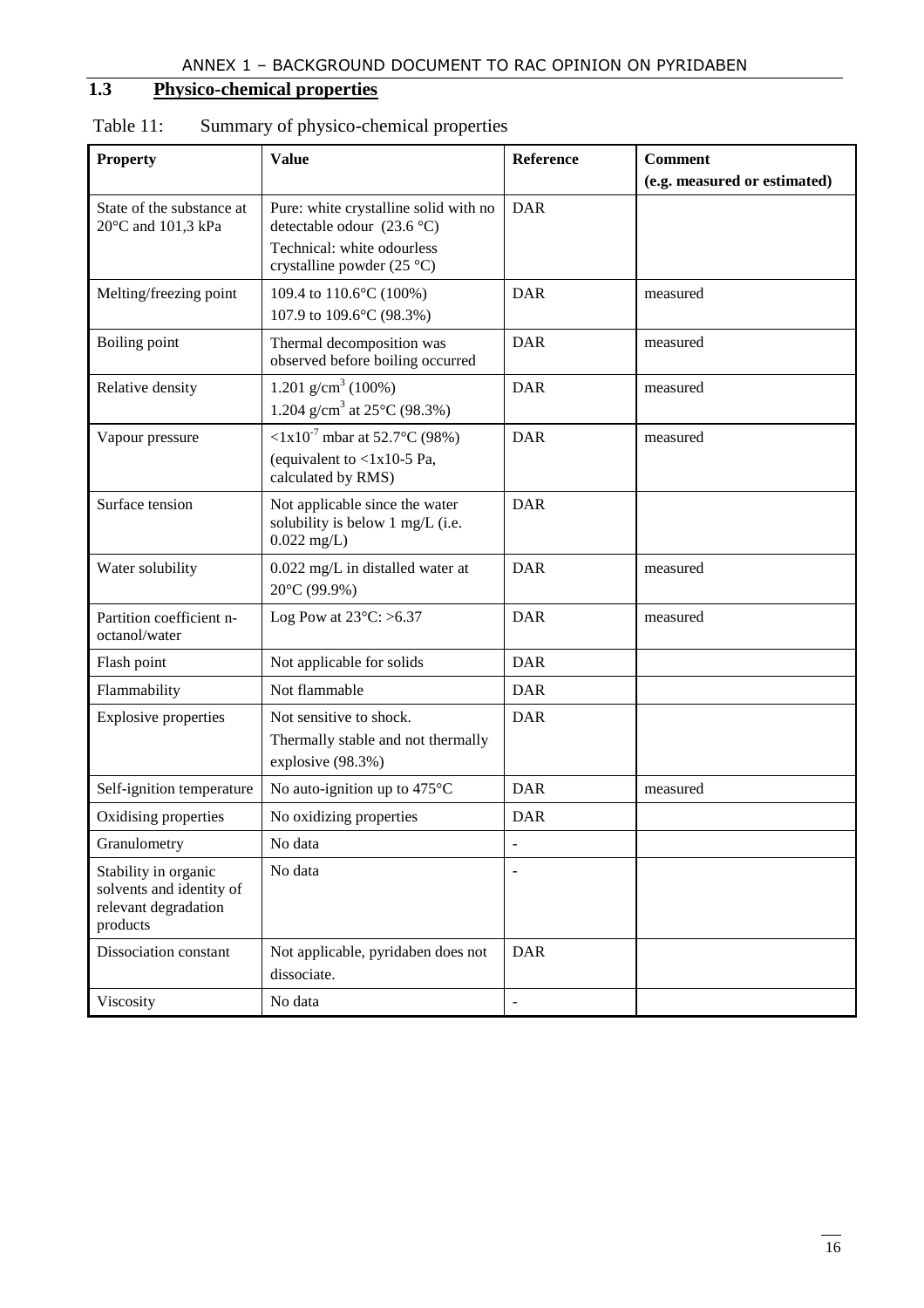## **2 MANUFACTURE AND USES**

#### **2.1 Manufacture**

Not relevant for this dossier

#### **2.2 Identified uses**

Pyridaben is an insecticide and acaricide.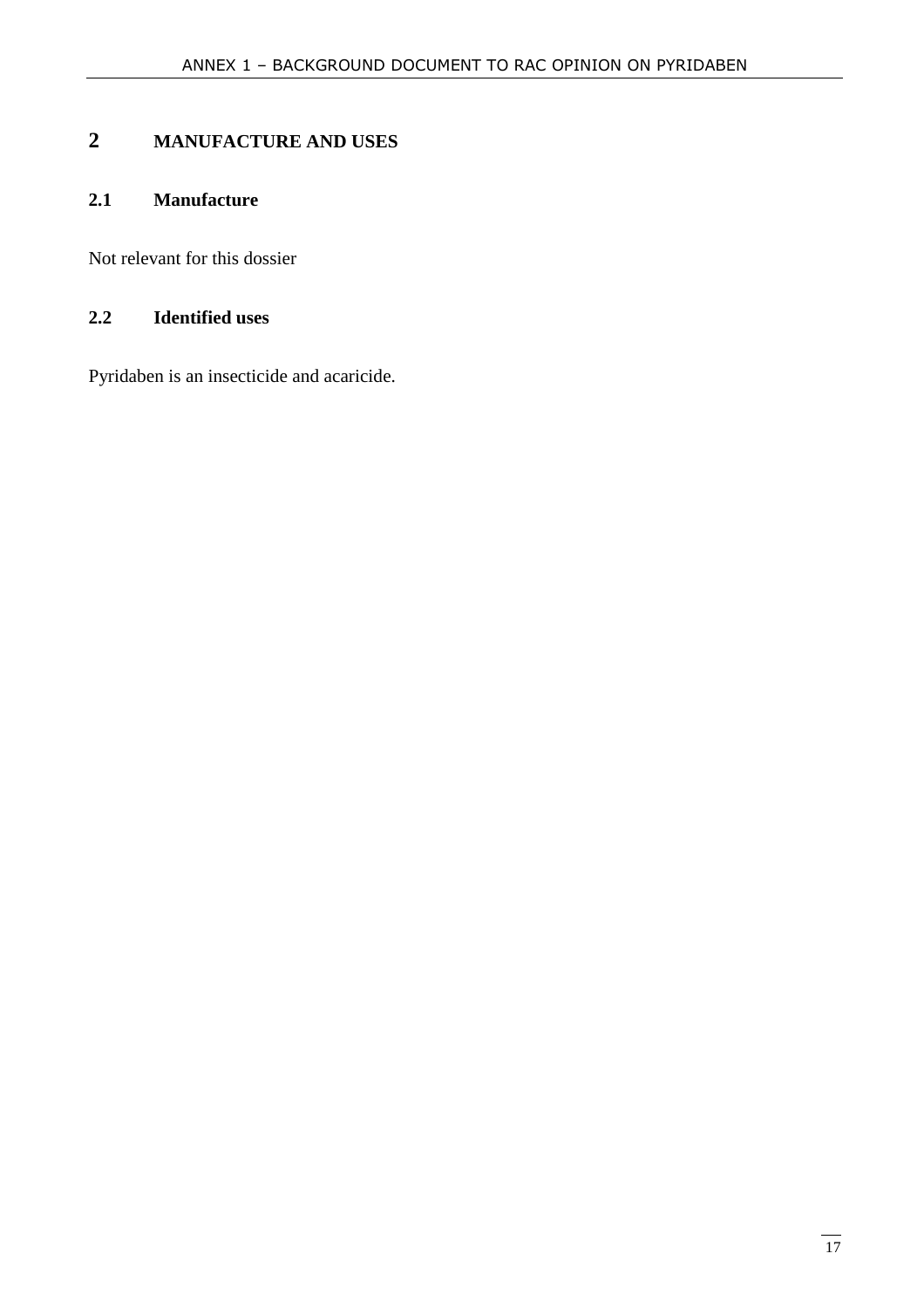#### **3 CLASSIFICATION FOR PHYSICO-CHEMICAL PROPERTIES**

The physico-chemical properties of pyridaben were assessed in the Draft Assessment Report and Proposed Decision of the Netherlands prepared in the context of the possible inclusion of pyridaben in Annex I of Council Directive 91/414/EEC (Draft Assessment Report, March 2007 and subsequent addenda (2009 and 2010, RMS the Netherlands) concerning the placing of plant protection products on the market.

No changes in the classification for the physico-chemical endpoints are proposed in this dossier. For this reason, it is considered not warranted to present the data relating on physical hazards in this dossier.

#### **4 HUMAN HEALTH HAZARD ASSESSMENT**

The human health hazards of pyridaben were assessed in the Draft Assessment Report and Proposed Decision of the Netherlands prepared in the context of the possible inclusion of pyridaben in Annex I of Council Directive 91/414/EEC (Draft Assessment Report, March 2007 and subsequent addenda (2009 and 2010, RMS the Netherlands) concerning the placing of plant protection products on the market.

Based on a review of the available data on acute toxicity, an update in the classification is needed. The summaries included in this proposal are copied from the DAR (and its addenda and assessment reports when these contain updated information). Detailed information is only included for the key study used to derive the classification. For an overview of the hazard property being evaluated, all reliable information relating to that property has been summarized in a table. References to individual studies are not included. For more details the reader is referred to the DAR and its addenda.

#### **4.1 Toxicokinetics (absorption, metabolism, distribution and elimination)**

Not relevant for this dossier.

#### **4.2 Acute toxicity**

The results of the acute toxicity studies relevant for the classification update are summarized in Table 12. Only reliable and validated acute toxicity tests accepted for risk assessment from Draft Assessment Reports are shown in this table.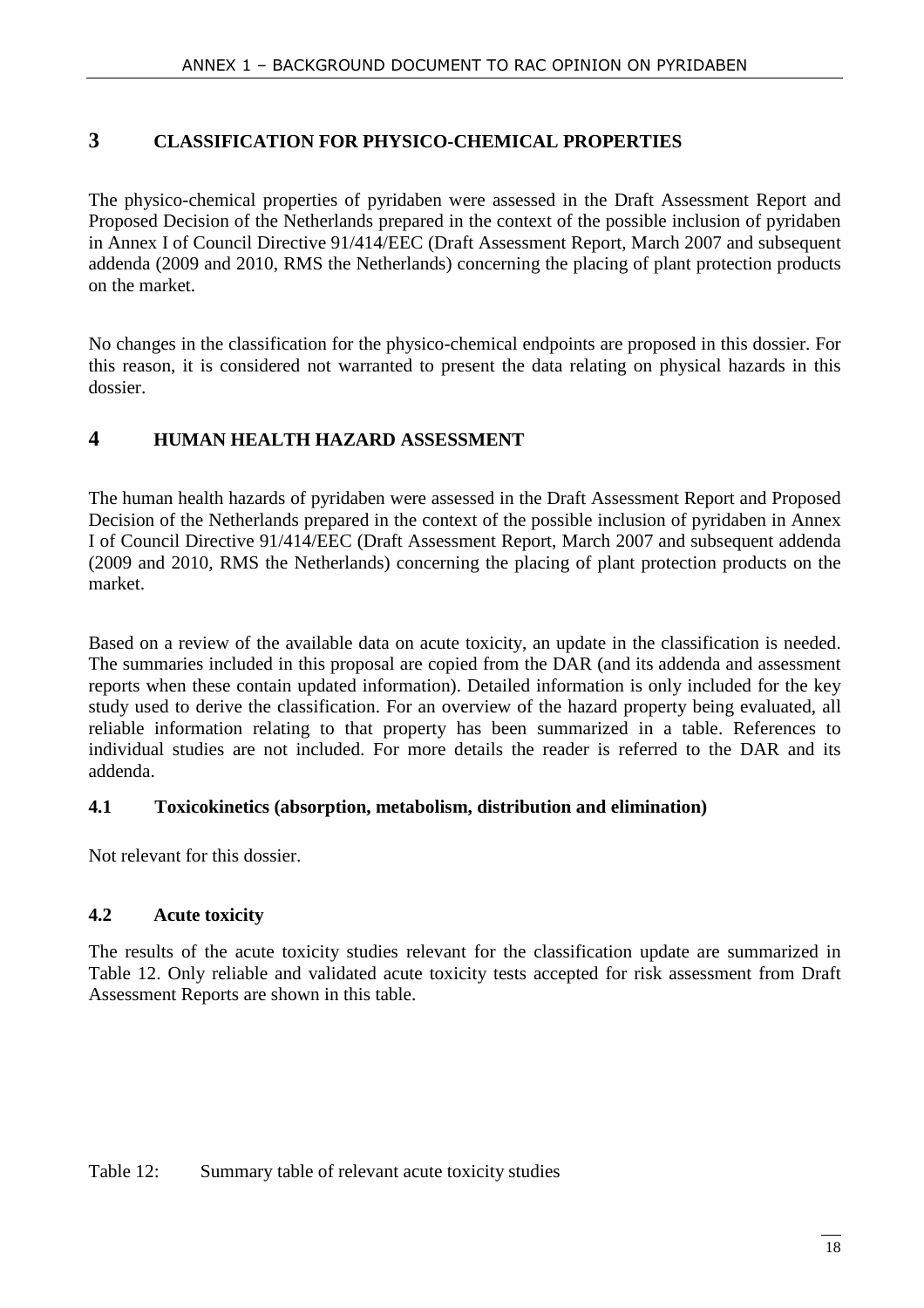| <b>Method</b>              | <b>Results</b>                                                  | <b>Remarks</b>                 | <b>Reference</b> |  |  |  |
|----------------------------|-----------------------------------------------------------------|--------------------------------|------------------|--|--|--|
| <b>Oral toxicity</b>       |                                                                 |                                |                  |  |  |  |
| OECD 401                   | $LD_{50}$ male: 161 mg/kg bw<br>$LD_{50}$ female: 181 mg/kg bw  | Rat, CD strain                 | DAR              |  |  |  |
| OECD 401                   | $LD_{50}$ female: 205 mg/kg bw                                  | Mouse, Crj:CD-1 (ICR), females | DAR              |  |  |  |
| OECD 401                   | $LD_{50}$ male: 253 mg/kg bw                                    | Mouse, Cri:CD-1 (ICR), males   | DAR              |  |  |  |
| OECD 401                   | $LD_{50}$ female: 383 mg/kg bw<br>$LD_{50}$ male: 424 mg/kg bw  | Mouse, Crj:CD-1 (ICR)          | DAR              |  |  |  |
| OECD 401                   | $LD_{50}$ female: 570 mg/kg bw<br>$LD_{50}$ male: 1100 mg/kg bw | Rat, Cri:CD (SD)               | DAR              |  |  |  |
| OECD 401                   | $LD_{50}$ female: 820 mg/kg bw<br>$LD_{50}$ male: 1350 mg/kg bw | Rat, CD strain                 | DAR              |  |  |  |
| <b>Inhalation toxicity</b> |                                                                 |                                |                  |  |  |  |
| OECD <sub>403</sub>        | $LC_{50}$ female: 0.62 mg/L<br>$LC_{50}$ male: 0.66 mg/L        | Rat, Fischer (F344/Ducri)      | DAR              |  |  |  |

#### ANNEX 1 – BACKGROUND DOCUMENT TO RAC OPINION ON PYRIDABEN

Remark: all above listed studies were performed with NC-129 (Pyridaben, 98.0% purity)).

#### **4.2.1 Non-human information**

#### **4.2.1.1 Acute toxicity: oral**

The critical study for acute oral toxicity was performed in rats in accordance with OECD 401 (1987) and GLP and is considered acceptable. Animals (5 rats/sex/dose) received single gavage doses of 81, 128 and 202 mg/kg bw pyridaben in maize oil (doses based on a dose-range finding study).

Mortality: One female given 128 mg/kg bw was found dead on day 2. In the 202 mg/kg dose group, 3/5 females (1 was humanely killed) and 5/5 males died between day 2 and 5.

Symptoms of toxicity: In all dose groups, nearly all animals showed ungroomed appearance. Surviving animals in the 128 and 202 mg/kg dose groups, showed reduced activity, staggering gait, hair loss, piloerection, salivation, thin body conformation and hunched posture. These symptoms were also seen in rats before death. In surviving animals the symptoms disappeared before the end of the study in the low-dose group, in females of the mid-dose group, and in one female of the highdose group.

Body weight: Rats given 128 and 202 mg/kg showed a decrease in body weight during the first 4 days and a regain thereafter. Body weight gain decreased too.

Pathology: No significant observations were seen at necropsy for animals surviving to study termination from any of the dosage levels. Three animals that died during the study showed yellow staining (external), and one showed hair loss. No internal macroscopic findings were observed.

Conclusions: The acute oral  $LD_{50}$  of NC-129 was found to be 161 mg/kg bw in male rats and 181 mg/kg bw in female rats.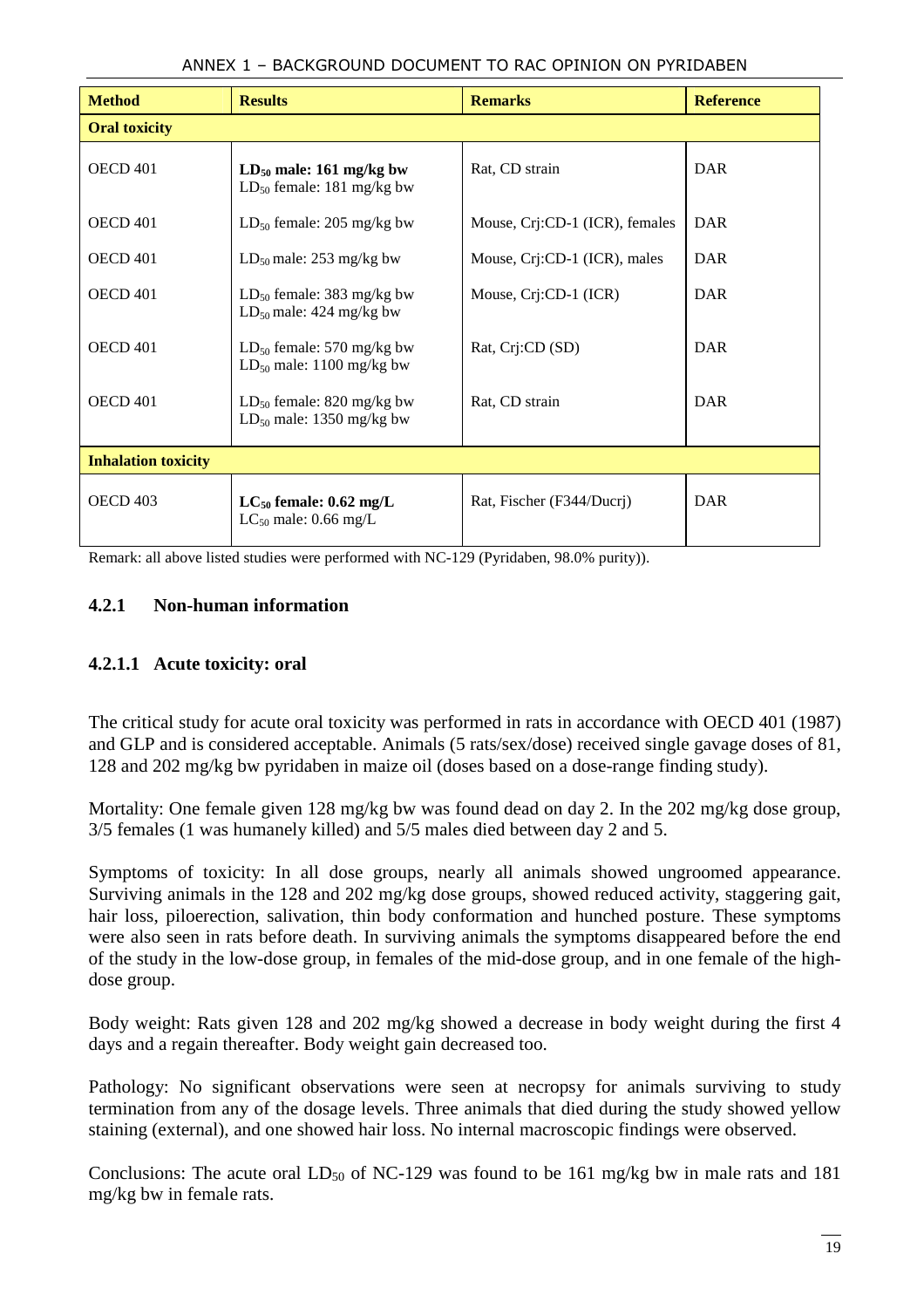#### **4.2.1.2 Acute toxicity: inhalation**

The critical study for acute inhalation toxicity was performed in accordance with OECD 403 (1981) and GLP and is considered acceptable. Animals (10 rats/sex/dose) were exposed (whole-body) to actual concentrations of 0, 0.41, 0.50, 0.57, 0.66, 0.73, 0.86, 1.02 and 5.48 mg/L pyridaben (MMAD: 3.7-4.8 µm; GSD 1.7-1.8 µm). White carbon was used as a vehicle. The findings are listed below.

Mortality: During exposure or within 1 hour after exposure, 5/10, 6/10, 10/10, 8/10 and 10/10 males were found dead at 0.66, 0.73, 0.86, 1.02 and 5.48 mg/l pyridaben, respectively. 1/10 female given 0.41 mg/l was found dead on day 1. Within 1 day after exposure, 4/10 females given 0.50 and 0.57 mg/l and 6/10 females given 0.66 and 0.73 mg/l were found dead. All females died within 5 hours after exposure to 0.86, 1.02 and 5.48 mg/l.

Symptoms of toxicity: All animals (including controls) showed eyelid closure and slow and deep respiration during exposure. Several exposed females in all dose groups showed lacrimation. At 0.66 mg/l and above, some animals gasped during exposure. After exposure several animals in all dose groups showed slow and deep respiration, a blotted fur of the perianal region and/or loose faeces around the anus, and reddening of the auricles. Nearly all animals (including controls) showed reddish brown staining around the nose after exposure. In surviving animals all symptoms disappeared before the end of the study.

Body weight: Mean body weights of male rats given 1.02 and 0.73 mg/l decreased after exposure, and increased after day 5. Male rats exposed to 0.66 mg/l or less showed decreased mean body weights after exposure, and increases after day 3. Mean body weights of female rats given 0.73 mg/l or less decreased after exposure, and increased after day 3. Control animals showed a decrease after exposure that recovered after day 1.

Pathology: Several animals that survived to the end of the study (including controls) showed dark redcoloured lungs and/or dark red spots in the lungs. Symptoms seen in dead animals were among others distended stomach, lung oedema, dark red (spots in the) lungs, white powder in tracheal lumen, hydrothorax, and dark-coloured liver. No histopathological changes were observed.

Conclusions: The acute inhalation  $LC_{50}$  of pyridaben in rats was found to be 0.66 mg/l for male rats, and 0.62 mg/l for female rats.

#### **4.2.1.3 Acute toxicity: dermal**

No change is needed for this hazard property and therefore, no data are included in the dossier.

#### **4.2.1.4 Acute toxicity: other**

No data available.

#### **4.2.2 Human information**

No data available.

#### **4.2.3 Summary and discussion of acute toxicity**

The lowest  $LD_{50}/LC_{50}$  values of pyridaben were 161 mg/kg bw (male rat) for the oral route and 0.62 mg/L (female rat) via the inhalation route.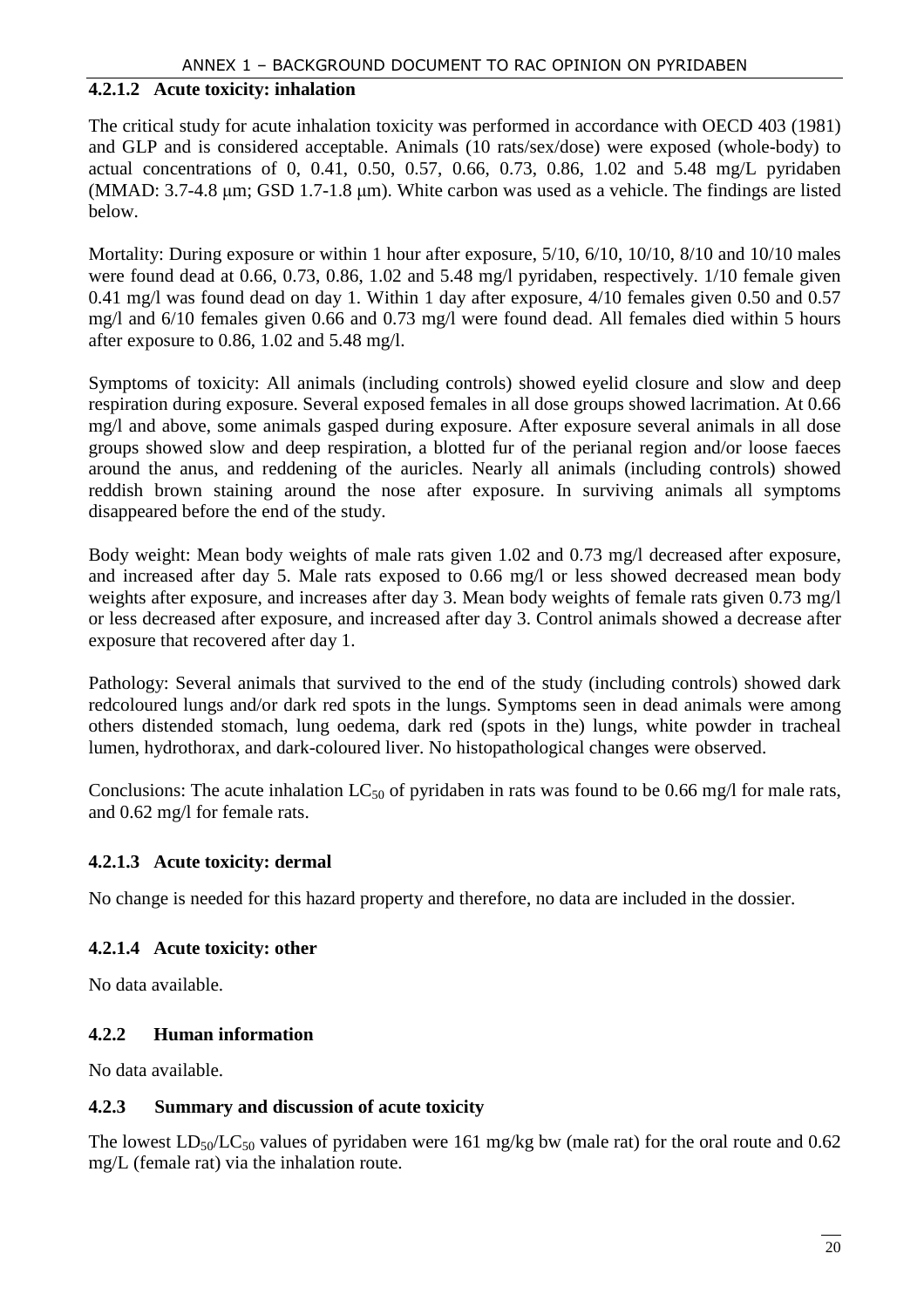#### **4.2.4 Comparison with criteria**

#### CLP

According to the CLP pyridaben should be classified as Acute Tox. category 3 for the oral route because the lowest  $LD_{50}$  is within the limits,  $50 < ATE \leq 300$  (oral, mg/kg bw) and Acute Tox. category 3 for the inhalation route because the  $LC_{50}$  is within the limits,  $0.5 < ATE \le 1.0$  (dusts and mists (mg/L)). Pyridaben is classified as such already in Annex VI, table 3.1. Therefore, the minimum classification Acute Tox Cat 3\* is considered no longer necessary and consequentially the \* can be removed.

#### 67/548/EEC

The current classification according to 67/548/EEC remains unchanged.

#### **4.2.5 Conclusions on classification and labelling**

Table 13: Conclusion on classification for acute toxicity

|                                                                              | <b>CLP</b> Regulation     | Directive 67/548/EEC (DSD) |
|------------------------------------------------------------------------------|---------------------------|----------------------------|
| <b>Resulting harmonised classification</b><br>(future entry in Annex VI, CLP | Acute Tox. $3$ (H $301$ ) | T: R23/25                  |
| <b>Regulation</b> )                                                          | Acute Tox $3$ (H331)      |                            |

#### **RAC evaluation of acute toxicity**

#### **Summary of the Dossier submitter's proposal**

Pyridaben has currently the harmonized classification of acute oral and inhalation toxicity in the Annex VI to CLP Regulation: Acute Tox. 3\* (H301) and Acute Tox. 3\* (H331); and T; R23/25

The Dossier Submitter provided the following data on oral and inhalation toxicity of pyribaden indicating that the "\*" could be removed:

| <b>Method</b>        | <b>Results</b>                                                  | <b>Remarks</b>                                        | <b>Reference</b>    |  |  |  |
|----------------------|-----------------------------------------------------------------|-------------------------------------------------------|---------------------|--|--|--|
| <b>Oral toxicity</b> |                                                                 |                                                       |                     |  |  |  |
| OECD 401             | $LD_{50}$ male: 161 mg/kg bw<br>$LD_{50}$ female: 181 mg/kg bw  | Rat, CD strain                                        | DAR 2007, Vol 3 B 6 |  |  |  |
| OECD <sub>401</sub>  | $LD_{50}$ female: 205 mg/kg bw                                  | Mouse, Crj:CD-1 (ICR),<br>females                     | DAR 2007, Vol 3 B 6 |  |  |  |
| OECD 401             | $LD_{50}$ male: 253 mg/kg bw                                    |                                                       | DAR 2007, Vol 3 B 6 |  |  |  |
| OECD 401             | $LD_{50}$ female: 383 mg/kg bw<br>$LD_{50}$ male: 424 mg/kg bw  | Mouse, Crj:CD-1 (ICR), males<br>Mouse, Crj:CD-1 (ICR) | DAR 2007, Vol 3 B 6 |  |  |  |
| OECD 401             | $LD_{50}$ female: 570 mg/kg bw<br>$LD_{50}$ male: 1100 mg/kg bw | Rat, Crj:CD (SD)                                      | DAR 2007, Vol 3 B 6 |  |  |  |
| OECD 401             | $LD_{50}$ female: 820 mg/kg bw<br>$LD_{50}$ male: 1350 mg/kg bw | Rat, CD strain                                        | DAR 2007, Vol 3 B 6 |  |  |  |
|                      | <b>Inhalation toxicity</b>                                      |                                                       |                     |  |  |  |
| OECD <sub>403</sub>  | $LC_{50}$ female: 0.62 mg/L                                     | Rat, Fischer (F344/Ducri)                             | DAR 2007, Vol 3 B 6 |  |  |  |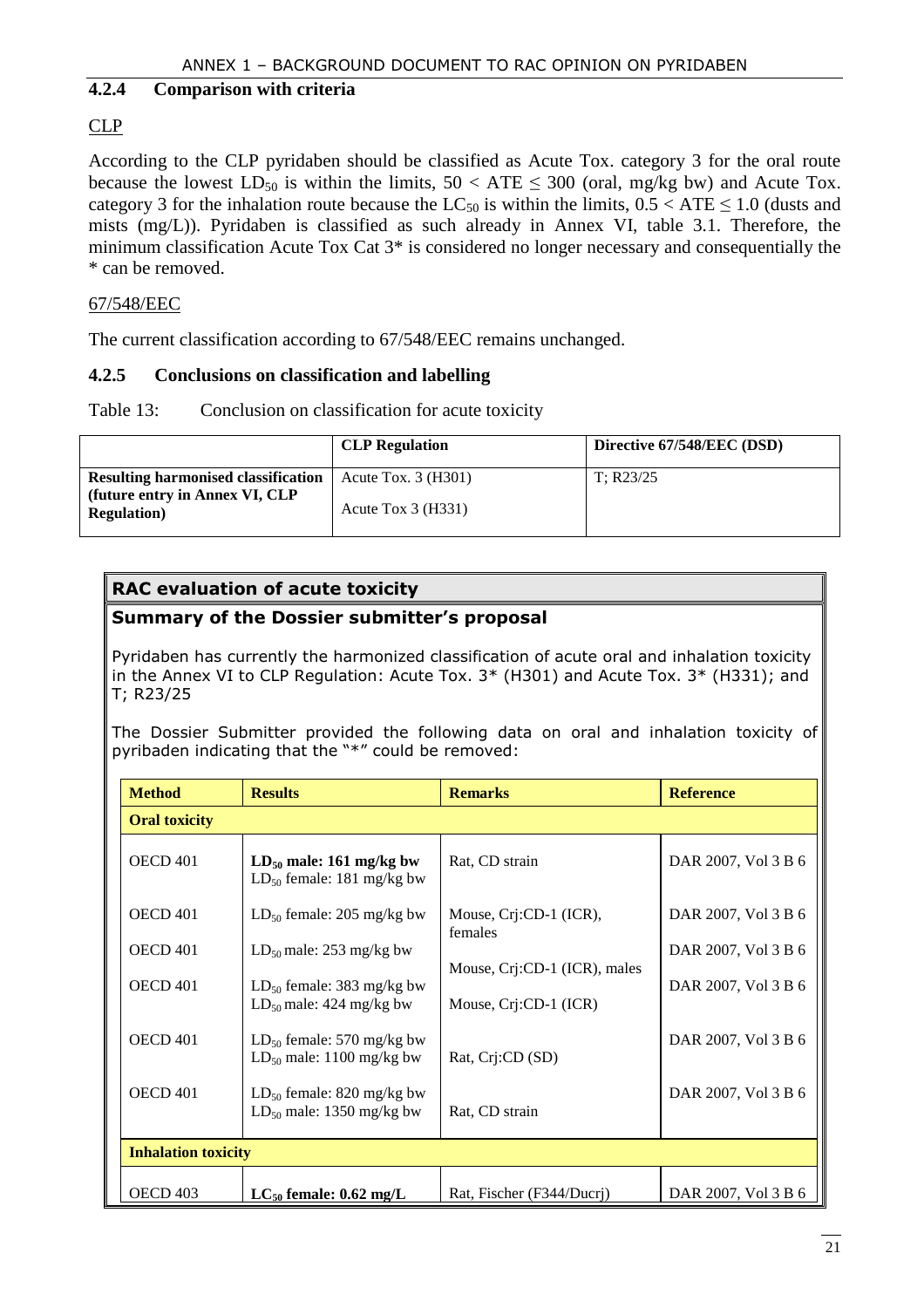| $LC_{50}$ male: 0.66 mg/L |  |
|---------------------------|--|
|                           |  |
|                           |  |
|                           |  |

Based on these data the Dossier Submitter concluded that according to the CLP pyridaben should be classified as Acute Tox. category 3 for the oral route because the lowest LD50 is within the limits,  $50 <$  ATE  $\leq$  300 (oral, mg/kg bw) and Acute Tox. category 3 for the inhalation route because the LC50 is within the limits,  $0.5 <$  ATE  $\leq 1.0$ (dusts and mists (mg/L)). Pyridaben is classified as such already in Annex VI, table 3.1. Therefore, the minimum classification Acute Tox Cat 3\* is considered no longer necessary and consequentially the \* can be removed. [Font]The current classification according to 67/548/EEC should remain unchanged.

#### **Comments received during public consultation**

Three MSCAs expressed support for the classification of pyridaben as acute tox. 3 (H301 and H331) based on the data provided.

#### **Assessment and comparison with the classification criteria**

The lowest acute oral LD<sub>50</sub> of Pyridaben was found in rats to be 161 mg/kg bw in male and 181 mg/kg bw in female rats and 205mg/kg bw for female and 253 for male mice. Since the acute oral median lethal dose ( $LD_{50}$ ) of Pyribaden to rats and mice is within the range of 50 < ATE  $\leq$  300 (oral, mg/kg bw), this substance meets CLP classification criteria for category Acute Tox 3 with hazard statement H301.

The acute (4 hours exposure) median lethal concentration  $LC_{50}$  for inhalation of Pyridaben (as an aerosol) was found in rats to be 0.62 mg/L in males and 0.66 mg/L in females. Since the acute median lethal concentration ( $LC_{50}$ ) for inhalation of Pyribaden for rats is within the range  $0.5 <$  ATE  $\leq 1.0$  (dusts and Mists, mg/L), this substance meets CLP classification criteria for category Acute Tox 3 with hazard statement H331.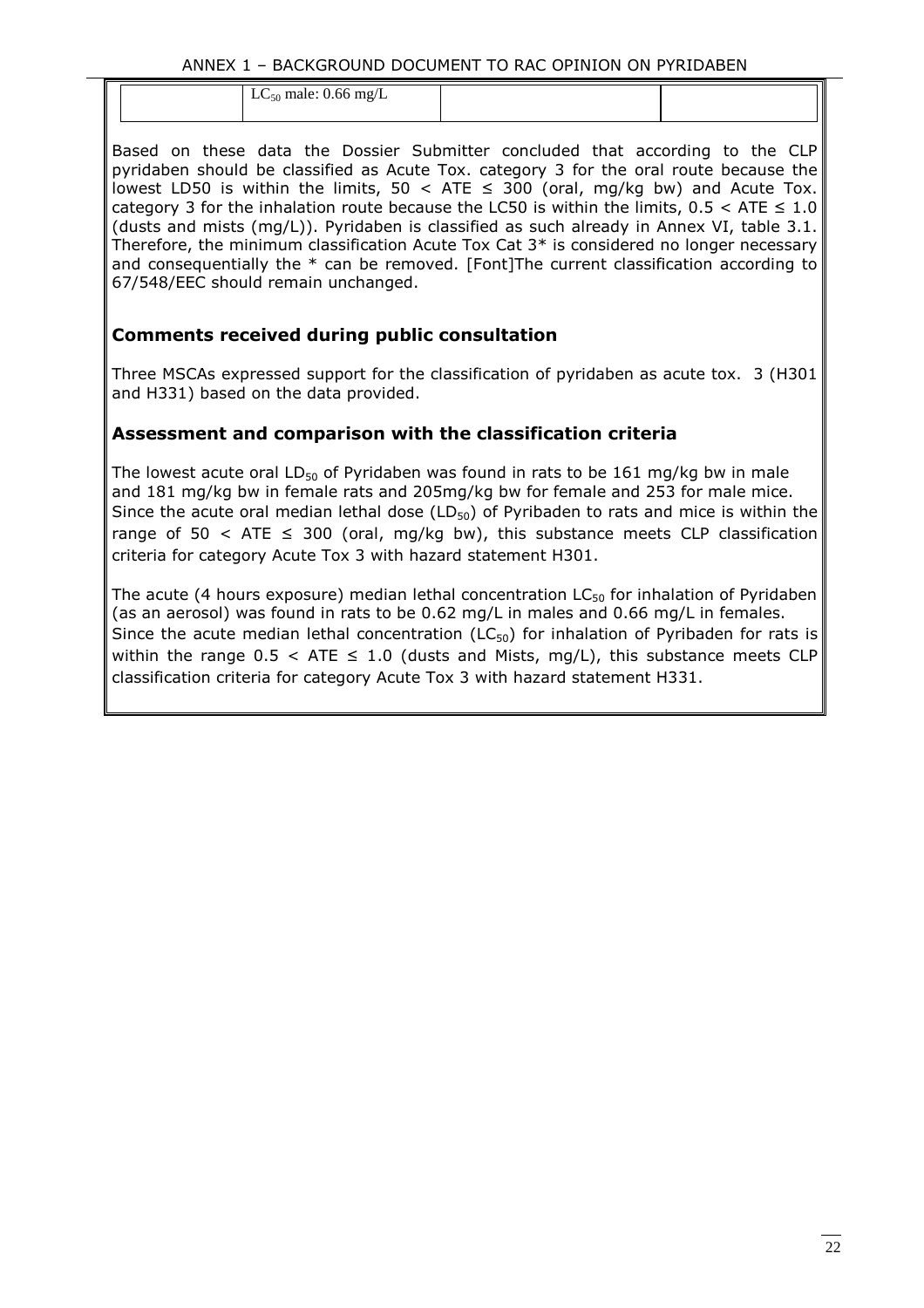#### **5 ENVIRONMENTAL HAZARD ASSESSMENT**

The environmental fate and ecotoxicological properties of pyridaben were assessed in the Draft Assessment Report and Proposed Decision of the Netherlands prepared in the context of the possible inclusion of pyridaben in Annex I of Council Directive 91/414/EEC (Draft Assessment Report, March 2007 and subsequent addenda (2009 and 2010, RMS the Netherlands) concerning the placing of plant protection products on the market.

Based on a review of the available data on aquatic toxicity, an update of the environmental classification is needed. The summaries included in this proposal are copied from the DAR (and its addenda and assessment reports when these contain updated information). Detailed information is only included for the key study used to derive the classification. For an overview of the hazard property being evaluated, all reliable information relating to that property has been summarized in a table. References to individual studies are not included. For more details the reader is referred to the DAR and its addenda.

#### **5.1 Degradation**

| <b>Method</b>                                                            | <b>Results</b>                                                                                              | <b>Remarks</b>                                                                                      | <b>Reference</b> |
|--------------------------------------------------------------------------|-------------------------------------------------------------------------------------------------------------|-----------------------------------------------------------------------------------------------------|------------------|
| Hydrolysis: guideline EPA<br>N:161.1                                     | No hydrolytic degradation<br>after 30 days incubation at<br>pH 5.0, pH 7.0 and pH 9.0<br>at $25^{\circ}$ C. | Test substance: Pyridaben-<br>$^{14}$ C, 99.18% pure                                                | DAR              |
| Ready biodegradability:<br>guideline EEC C.4-C,<br>OECD 301B             | not readily biodegradable                                                                                   | Test substance: Pyridaben<br>technical, 99.2% pure                                                  | DAR              |
| Water-sediment simulation<br>test: guidelines SETAC<br>1995, BBA IV, 5-1 | Not rapidly degradable                                                                                      | Test substance: Pyridaben,<br>chemical purity not<br>reported, radiochemical<br>purity 99.5 - 99.8% | DAR              |

| Table 14: |  | Summary of relevant information on degradation |
|-----------|--|------------------------------------------------|
|           |  |                                                |

#### **5.1.1 Stability**

Pyridaben is hydrolytically stable in water at pH 5.0, pH 7.0 and pH 9.0 and 25°C.

#### **5.1.2 Biodegradation**

#### **5.1.2.1 Biodegradation estimation**

Not relevant

#### **5.1.2.2 Biodegradation screening tests**

The ready biodegradability of pyridaben was studied in a modified Sturm test in accordance with OECD 301B and GLP. Test solutions (3000 mL, duplicate) containing pyridaben (10 mg C/L) and activated sludge inoculum (30 mg solids/L) were incubated in siliconised flasks (to reduce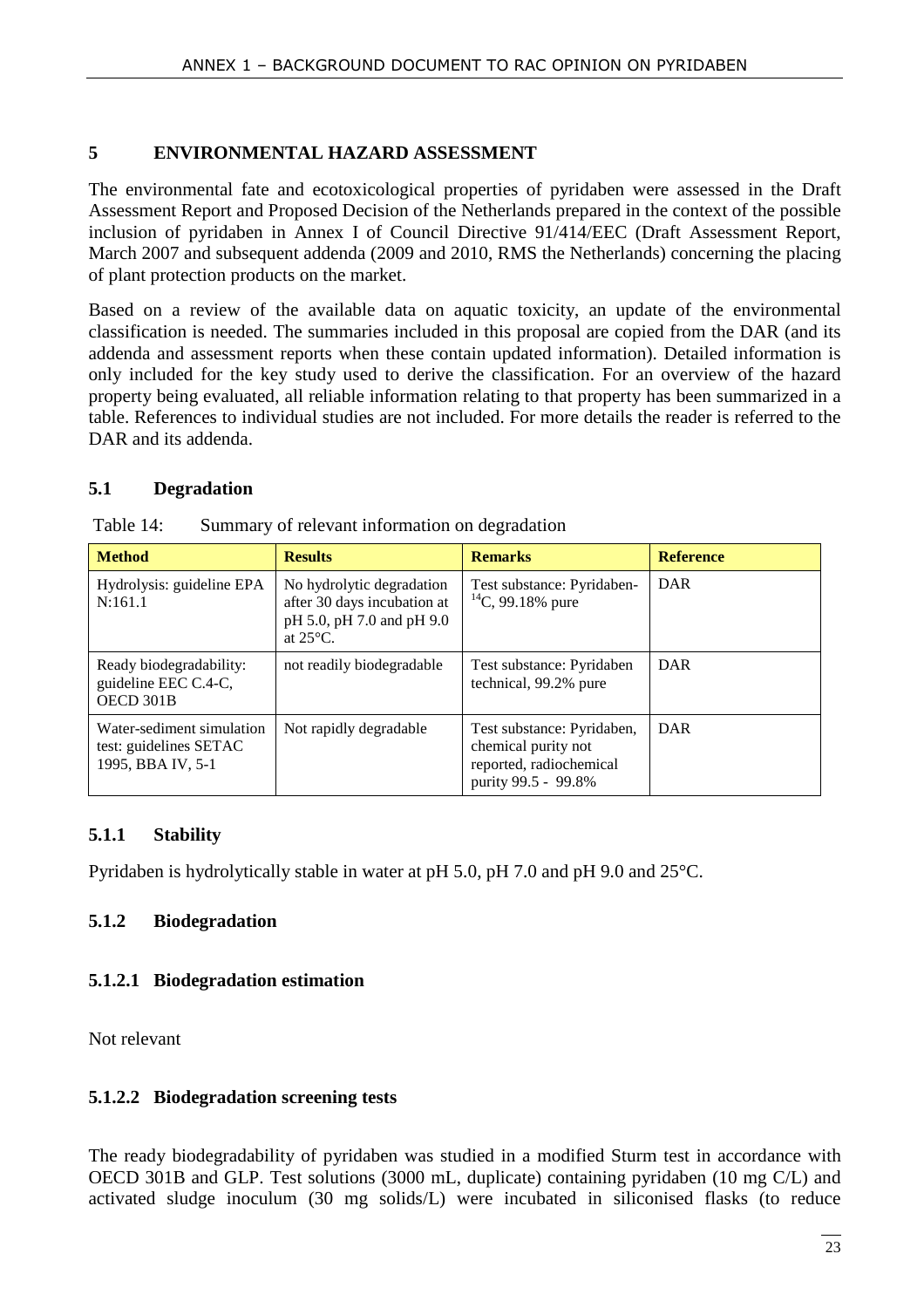#### ANNEX 1 – BACKGROUND DOCUMENT TO RAC OPINION ON PYRIDABEN

adsorption to glass) in the dark for 28 days at a measured temperature of 20.8-22.9°C under continuous magnetic stirring with a supply of  $CO<sub>2</sub>$  free air. Outgoing air was passed through three adsorption bottles containing  $0.025$  N Ba(OH)<sub>2</sub> solution. Duplicate flasks for inoculum blank controls (inoculum, no test substance) and single flasks for the reference substance (sodium benzoate, 10 mg C/L) and the inhibition control (pyridaben and sodium benzoate, both 10 mg C/L) were included. On day 28, concentrated HCl  $(1 \text{ mL})$  added to each flask to drive off dissolved  $CO<sub>2</sub>$ and the contents of the vessels were aerated overnight.  $CO<sub>2</sub>$  evolution from each flask was determined by titration of residual  $Ba(OH)_2$  on day 2, 3, 5, 7, 9, 13, 20, 28 and 29.

Results:  $CO<sub>2</sub>$  evolution in the controls (83-84 mg after 29 days) satisfied the validity criterion of OECD 301B ( $\leq$ 120 mg). The pass level for the reference substance (60% degradation) was reached within 7 days. Pyridaben did not show inhibitory effects on the inoculum. Pyridaben was not readily biodegradable in this test  $(\leq 3\%$  biodegradation after 29 days).

#### **5.1.2.3 Biodegradation simulation tests**

The behaviour of [benzene-U-<sup>14</sup>C]-pyridaben and [pyridazinone-3,6-<sup>14</sup>C]-pyridaben was studied in two water/sediment systems (silty clay and sandy silt loam) according to guidelines SETAC, 1995 and BBA IV, 5-1. The water/sediment systems were treated with a test substance concentration of 12 µg/L and incubated at 20°C in the dark for 120 days. The levels of parent pyridaben reached a maximum in sediment of 41-55% AR on day 2-14, and pyridaben dissipated from the sediment with persistence half-lives of 49-207 days, and from the water phase with persistence half-lives of 0.4-7.7 days. The non-extractable fraction in sediment increased to a maximum of 34-47% AR on day 59- 120. Mineralisation of the radiolabels accounted for between 0.1 and 6.2 % AR on day 120 (presumably  $CO<sub>2</sub>$ ).

The RMS re-calculated the persistence endpoints by taking the mean of the two radiolabels for each system and then taking the geomean over the two systems. This resulted in  $DT<sub>50</sub>$  values of 1.9 days for the water phase, 20.5 days for the total water/sediment system and 90.6 days for sediment.

The main metabolite was PB-7, which reached maximum levels in water and sediment of 5.8-17% AR and 11-14% AR respectively. No  $DT_{50}$  values could be determined for PB-7. No other metabolites were found at >10% AR in water or sediment.

#### **5.1.2 Summary and discussion of degradation**

Pyridaben is hydrolytically stable and does not readily biodegrade. In a water-sediment simulation study the substance had a half-live in the total system and in sediment of 20.5 and 90.6 days, respectively. Mineralisation of pyridaben was slow with radioactivity in traps at levels of 0.1 - 8.2% AR at 90 to 120 days. Based on these findings pyridaben is qualified as not rapidly degradable.

Pyridaben is susceptible to primary degradation under formation of a range of metabolites of which only PB-7 exceeds levels of 10% AR.

#### **5.2 Environmental distribution**

Not applicable for this dossier.

#### **5.3 Aquatic Bioaccumulation**

The log Kow of pyridaben is  $> 4$  and has therefore a potential for bioaccumulation. This end point is not further evaluated as it does not influence the determination of an M-factor or the specific concentration limits.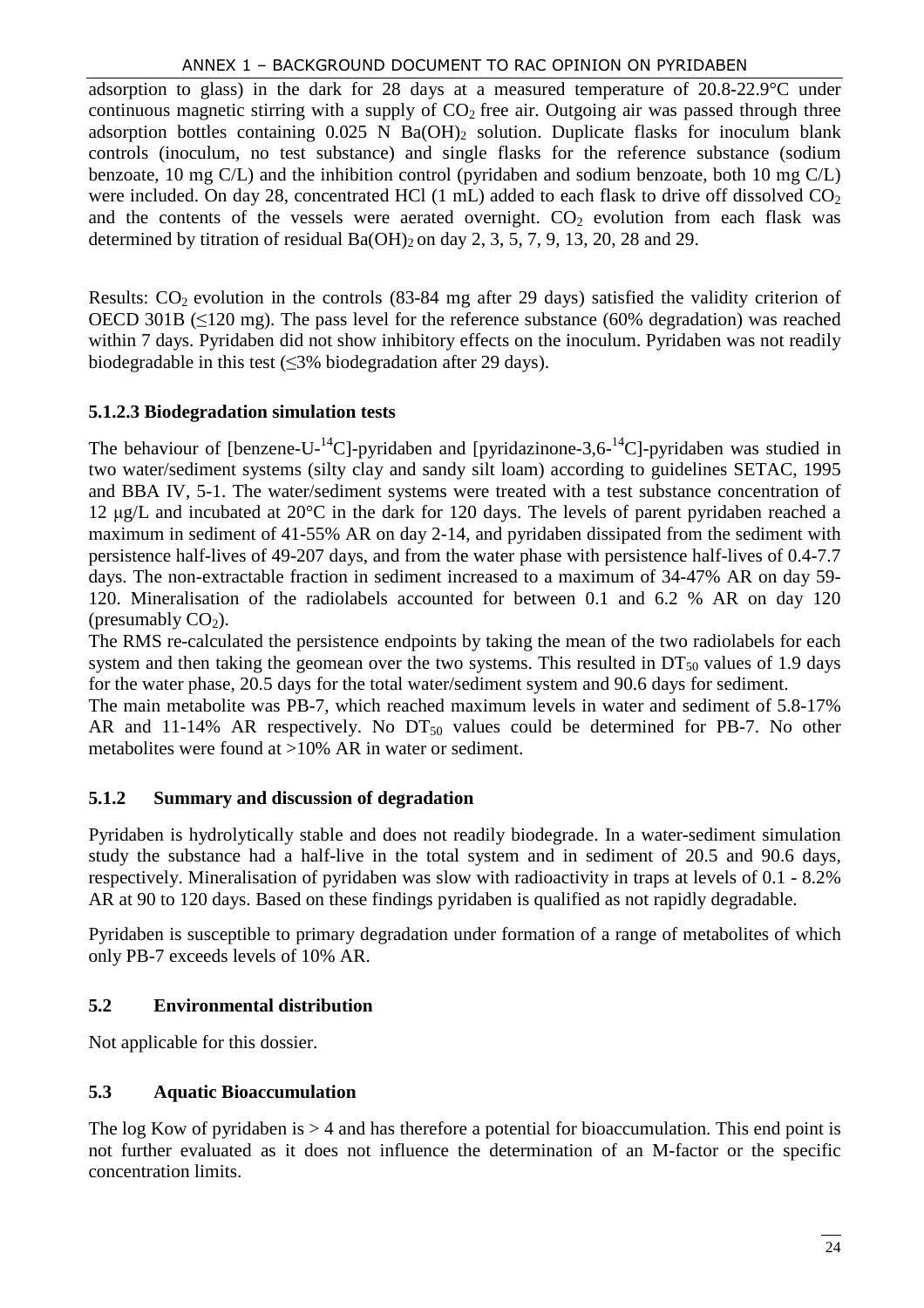#### **5.4 Aquatic toxicity**

The results of the aquatic toxicity data relevant for the classification update are summarized in Table 15. Only reliable and validated ecotoxicity tests accepted for risk assessment from Draft Assessment Reports are shown in this table.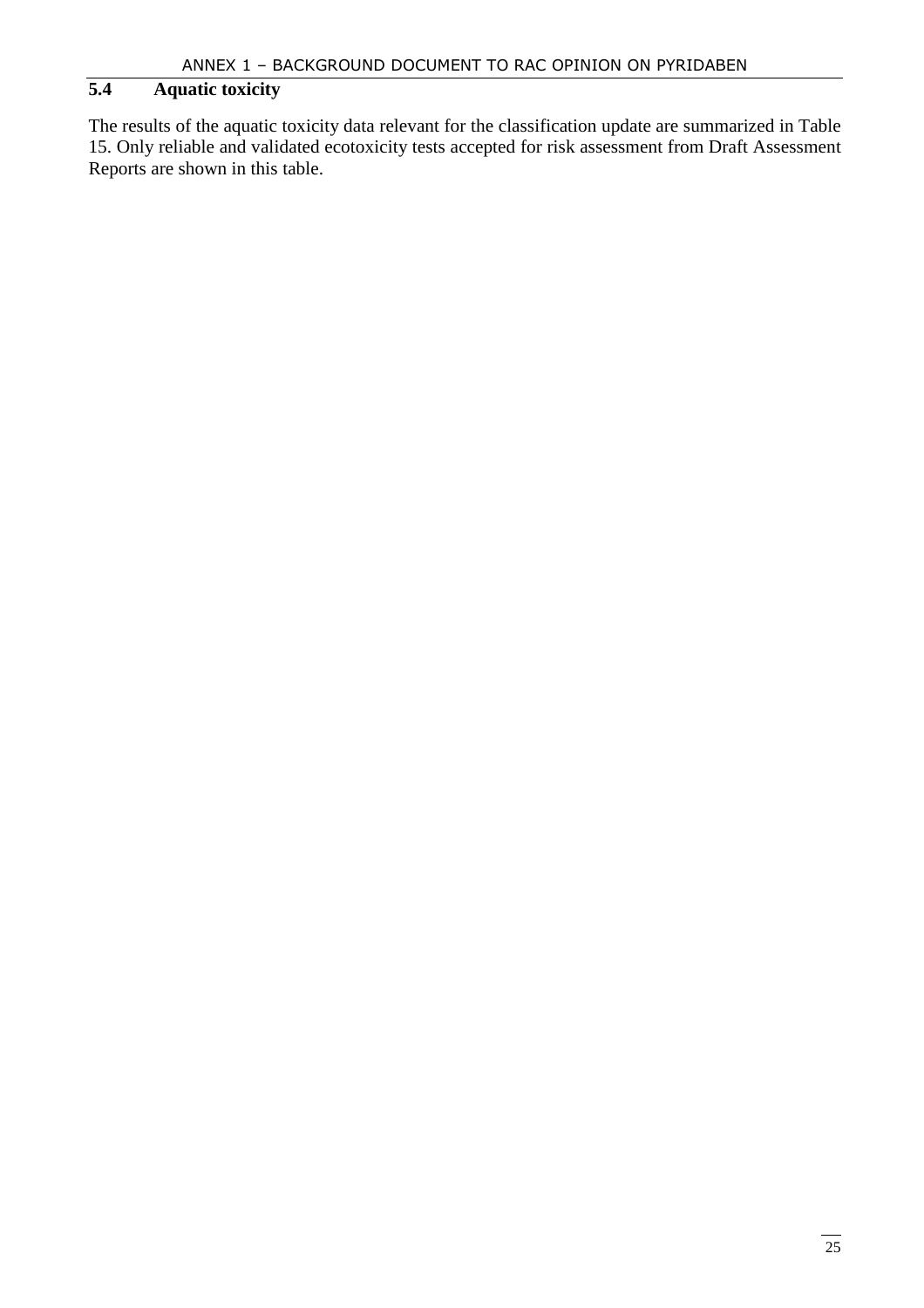Table 15: Summary of relevant information on aquatic toxicity (the lowest toxicity values are in bold)-

| <b>Test</b><br><b>Guideline</b>                | <b>Purity</b>                                                                         | <b>Species</b>                                                     | <b>Condition</b>             | <b>Endpoint</b>                                                | <b>Toxicity</b><br>values in<br>$\mu$ g/L <sup>*</sup> a.s |  |  |  |
|------------------------------------------------|---------------------------------------------------------------------------------------|--------------------------------------------------------------------|------------------------------|----------------------------------------------------------------|------------------------------------------------------------|--|--|--|
|                                                | <b>Short and Long-Term Toxicity to Fish</b>                                           |                                                                    |                              |                                                                |                                                            |  |  |  |
| Short-Term                                     |                                                                                       |                                                                    |                              |                                                                |                                                            |  |  |  |
| EPA 72-1                                       | 100 %                                                                                 | Rainbow trout<br>(Oncorhynchus mykiss)                             | Flow-through                 | 96h- $LC_{50}$                                                 | 0.73                                                       |  |  |  |
| EPA 72-1                                       | 100%                                                                                  | Bluegill sunfish<br>(Lepomis macrochirus)                          | Flow-through                 | 96h-L $C_{50}$                                                 | 3.5                                                        |  |  |  |
| EPA 72-3                                       | 100%                                                                                  | Sheepshead minnow<br>(Cyprinodon variegatus)                       | Flow-through                 | 96h-L $C_{50}$                                                 | 17                                                         |  |  |  |
| Long-Term<br>EPA 72-5                          | labelled: $93.2\%$ ;<br>unlabelled: 99.5-<br>99.8%                                    | Fathead minnow<br>(Pimephales promelas)                            | Flow-through                 | <b>NOEC</b> (301d)                                             | 0.28                                                       |  |  |  |
|                                                |                                                                                       | <b>Short and Long-Term Toxicity to Aquatic Invertebrates</b>       |                              |                                                                |                                                            |  |  |  |
| Short-Term<br>EPA 72-2 (a)<br><b>EPA 72-3</b>  | 99.7%<br>99.7%                                                                        | Daphnia magna<br>Marine shrimp<br>(Mysidopsis bahia)               | Flow-through<br>Flow-through | $48h$ -LC <sub>50</sub><br>$96h-LC_{50}$                       | 1.0<br>0.67                                                |  |  |  |
| Long-Term<br><b>EPA 72-4</b><br>EPA 72-4 $(c)$ | labelled: $100\%$ ;<br>unlabelled $> 99\%$<br>labelled: 99.6%;<br>unlabelled: $>99\%$ | Daphnia magna<br>Mysidopsis bahia                                  | Flow-through<br>Flow-through | NOEC $(21d)$<br><b>NOEC</b> (35d)                              | 0.086<br>0.047                                             |  |  |  |
|                                                |                                                                                       |                                                                    |                              |                                                                |                                                            |  |  |  |
| <b>Algae</b>                                   |                                                                                       |                                                                    |                              |                                                                |                                                            |  |  |  |
| EPA 122-2                                      | 99.7%                                                                                 | S. capricornutum<br>A. flos-aquae<br>N. pelliculosa<br>S. costatum | Static                       | $EbC50$ and $Erc50$<br>$72-h$<br>$120-h$<br>$120-h$<br>$120-h$ | >17<br>>13<br>>14<br>$>16$                                 |  |  |  |

\* mean measured concentration

#### **5.4.1 Aquatic invertebrates**

#### **5.4.1.1 Short-term toxicity to aquatic invertebrates**

The critical study for acute aquatic toxicity was performed with *Mysidopsis bahia* in accordance with EPA 72-3 and GLP and is considered acceptable. In this study the salt-water shrimp *Mysidopsis bahia* (4 replicates of 5 shrimps each per concentration) was exposed to pyridaben (99.7% purity) at nominal test concentrations of 0, 0.14, 0.24, 0.40, 0.66 and 1.1 µg/L and vehicle control for 96 hours under flow-through conditions.

Results: The measured concentrations were 0.14, 0.21, 0.47, 0.65 and 0.87  $\mu$ g/L at test initiation (representing 79-116% of nominal), and 0.16, 0.15, 0.36, 0.69 and 0.76 µg/L at the end of exposure (representing 63-113% of nominal). Endpoints were based on mean measured concentrations, which is acceptable. Water quality parameters (pH, oxygen concentration and temperature) were in accordance with the EPA 72-3 guideline. The 96-hour LC50 value was 0.67 µg/L based on mean measured concentrations.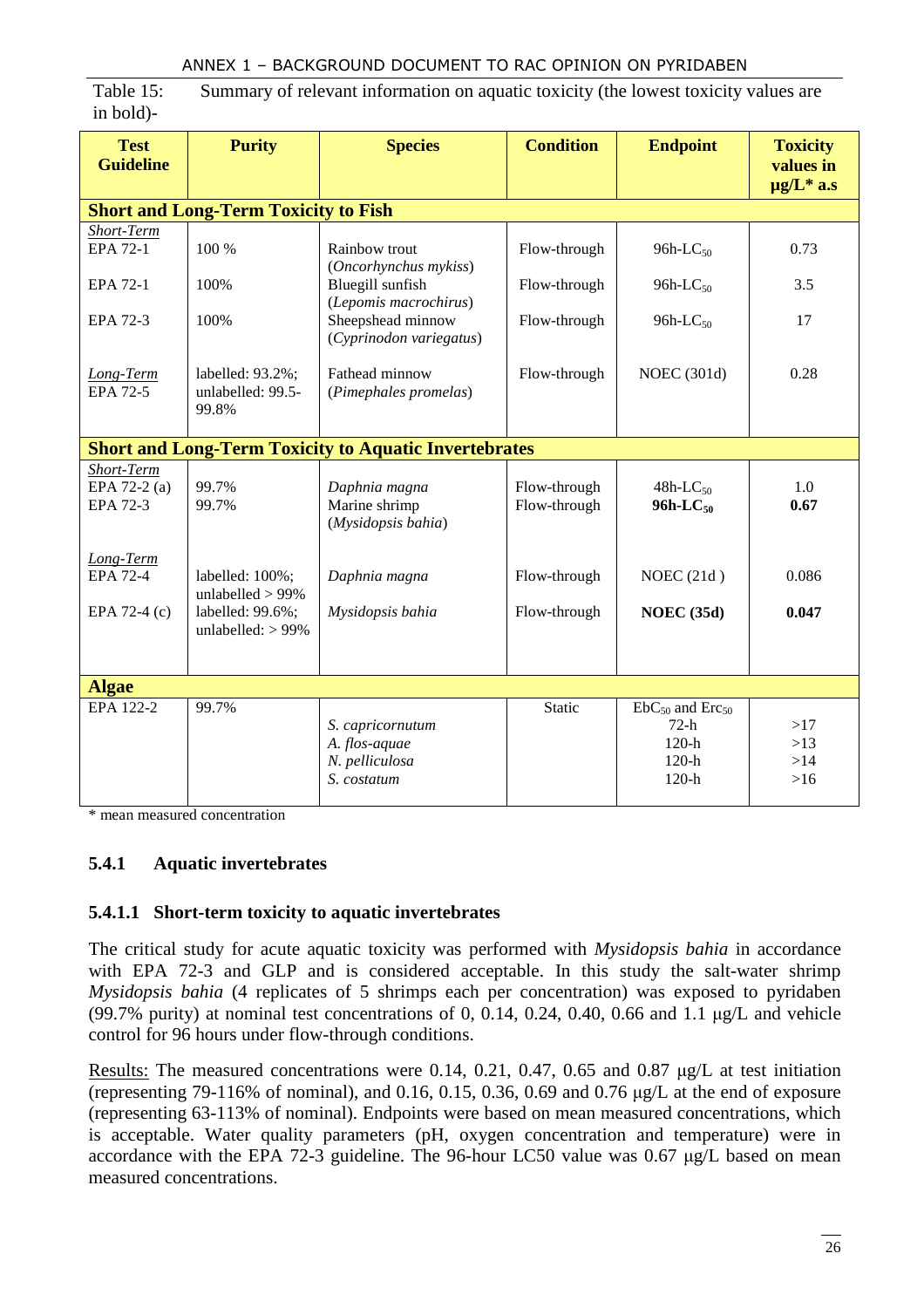#### **5.4.1.2 Long-term toxicity to aquatic invertebrates**

The critical study for chronic aquatic toxicity was performed with *Mysidopsis bahia* in accordance with EPA 72-4 (c) and GLP and is considered acceptable. In this study the chronic toxicity of [ <sup>14</sup>C]Pyridaben Technical (radiochemical purity >99%, chemical purity >99%) to *Mysidopsis bahia* was assessed in a 35-day flow-through study. Mysids  $(\leq 24$  hours old, 60 per treatment, 30 mysids per replicate vessel) were used to initiate the study. The nominal concentrations were 0.0094, 0.019, 0.038, 0.075 and 0.15 µg/L plus a blank- and solvent-control (acetone). Mean measured radioactivity concentrations, determined by LSC, were 0.0086, 0.017, 0.033, 0.070 and 0.13 µg eq./L, representing 86 to 93% of nominal. HPLC analysis confirmed that the stock solution contained the nominal pyridaben concentration at the start and the end of the test, but the mean measured concentration of the test solutions of the highest test concentration during the test period was 0.10 µg a.s./L, representing only 67% of nominal. Radioactivity in test solutions of lower concentrations was not analysed by HPLC. Water quality parameters were in accordance with the EPA 72-4 guideline. On day 15, males and females were paired and redistributed into glass pairing jars (1 pair from each exposure aquarium per jar). The remaining mysids were pooled and placed in one of the initial retention chambers until study end. Survival and sub-lethal effects were assessed during the first 15 days of the study, reproduction and mortality of males and females were assessed after pairing (day 15) and body length and dry weight were assessed at the end of the test.

Results: Survival and growth of mysids were not affected at any concentration when compared to the pooled controls. At termination of the standard 28 day exposure, reproduction among solvent control organisms did reach the minimum requirement of the OPPTS 850.1350 guideline ( $\geq$ 75% of females should be producing young), but that of the dilution water control organisms did not (55% of females were producing young). For this reason, the study was extended from 28 to 35 days, but there was no improvement in the dilution water control. The other validity criterion of the OPPTS 850.1350 guideline however (at least 3 young per female) was satisfied by both controls. Therefore, the test is accepted. Reproduction was reduced by 47% and 46% at 0.13 µg eq./L, when compared to the pooled control group, after 28 and 35 days, respectively. This difference was not statistically significant due to large variation in the control and treated groups (the number of offspring per female per reproductive day in the two replicates of the blank-control, solvent-control and 0.13 µg eq./L, respectively, was 0.15-0.17, 0.12-0.26 and 0.05-0.13 at day 28, and 0.10-0.11, 0.08-0.19 and 0.03-0.10 at day 35). The reported NOEC value was 0.13 µg eq./L, based on the lack of statistically significant effects. However, the effect at 0.13 µg eq./L on reproduction was almost 50%, and the results at the lower test concentration do not provide a justification to discount this large reduction as a random finding. The DAR states that the rapporteur (RMS) set the NOEC at 0.070 µg eq./L, which is equivalent to 0.047 µg a.s./L when taking into consideration the percentage of pyridaben in the test solution of the highest test concentration (67%, as measured by HPLC; no HPLC measurements were performed at lower concentrations). The overall NOEC for mysid mortality, reproduction and growth was 0.070 µg eq./L, equivalent to 0.047 µg a.s./L.

#### **5.5 Comparison with criteria for environmental hazards**

#### *CLP- Acute aquatic hazards*

Acute toxicity data are available for all three trophic levels. The lowest  $L(E)C_{50}$  value of 0.67  $\mu$ g/L is obtained for aquatic invertebrates. Based on this information pyridaben fulfils criteria for classification as Aquatic Acute Cat. 1. with an M-factor of 1000 (toxicity band:  $0.0001 < L(E)50 \le$ 0.001 mg/L).

#### *M-factor for chronic aquatic hazard (CLP)*

Chronic toxicity data are available for all three trophic levels. The lowest NOEC value of 0.047  $\mu$ g/l is obtained for aquatic invertebrates . Pyridaben is qualified as not rapid degradability. Based on this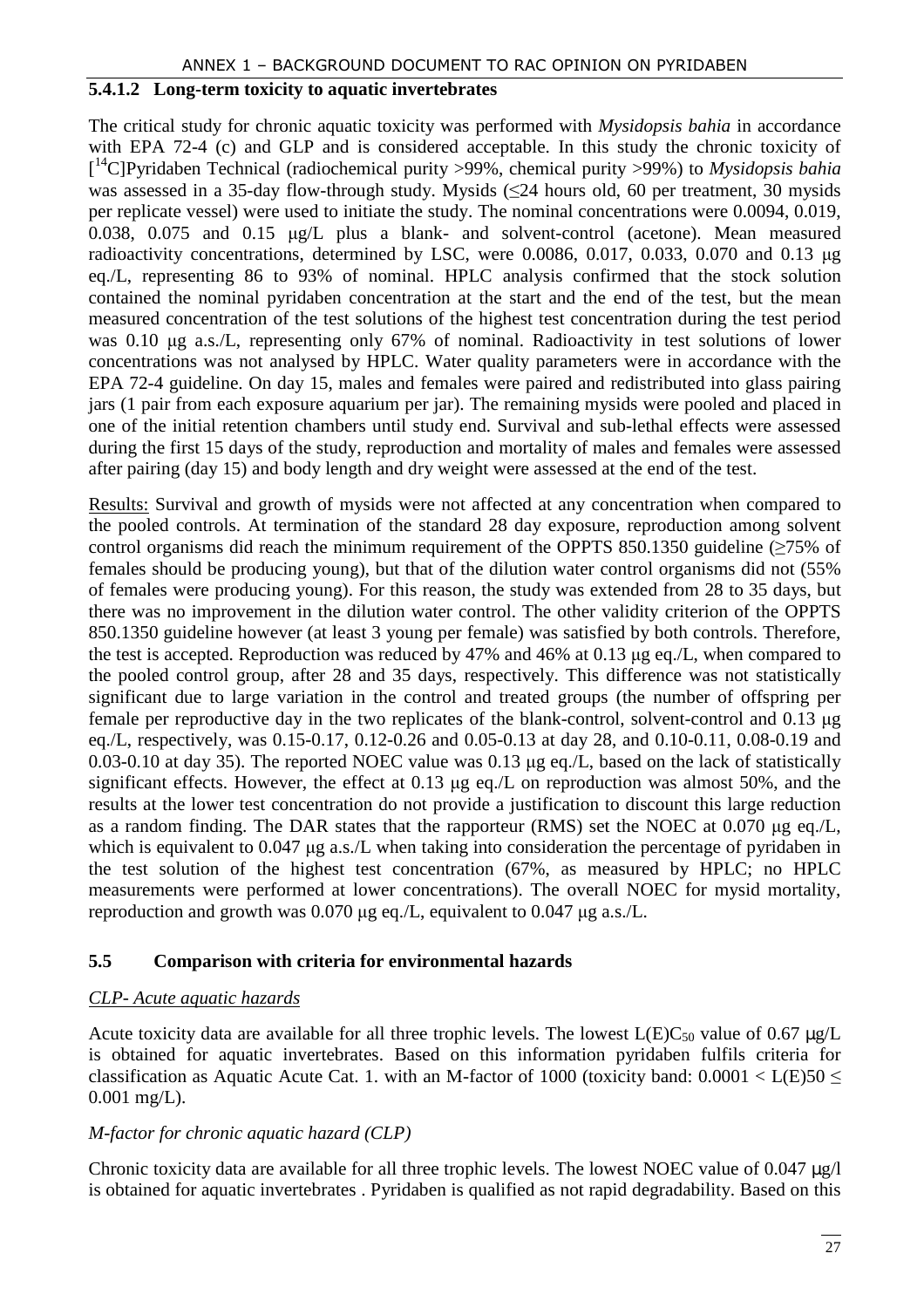information pyridaben fulfils criteria for classification as Aquatic Chronic Cat. 1. with an M-factor of 1000 (toxicity band:  $0.00001 < \text{NOEC} \leq 0.0001$  mg/L).

#### *SCL (Directive 67/548/EEC)*

The lowest  $L(E)C_{50}$  obtained for pyridaben is 0.67  $\mu$ g/L in invertebrates. Therefore, the specific concentration limits (SCL) of N; R50-53: C  $\geq 0.025$  %, N; R51-53: 0.0025 %  $\leq C < 0.025$  %, R52-53: 0,00025 %  $\leq$  C $\leq$  0,0025 % are proposed, where C is the concentration of pyridaben in a mixture.

#### **5.6 Conclusions on classification and labelling for environmental hazards**

| Table 16: |  | Conclusion on environmental classification |  |
|-----------|--|--------------------------------------------|--|
|-----------|--|--------------------------------------------|--|

|                                            | <b>CLP</b> Regulation    | Directive 67/548/EEC (DSD)   |
|--------------------------------------------|--------------------------|------------------------------|
| <b>Resulting harmonised classification</b> | Aquatic Acute 1 (H400)   | $N$ ; R50-53                 |
| (future entry in Annex VI, CLP             | Aquatic Chronic 1 (H410) |                              |
| <b>Regulation</b> )                        |                          | SCL:                         |
|                                            | M-factor                 | N; R50-53: C $\geq$ 0,025 %  |
|                                            | Acute M-factor 1000      | N; R51-53: 0,0025 % $\leq$ C |
|                                            | Chronic M-factor 1000    | < 0.025 %                    |
|                                            |                          | R52-53: 0,00025 % $\leq$ C   |
|                                            |                          | < 0.0025 %                   |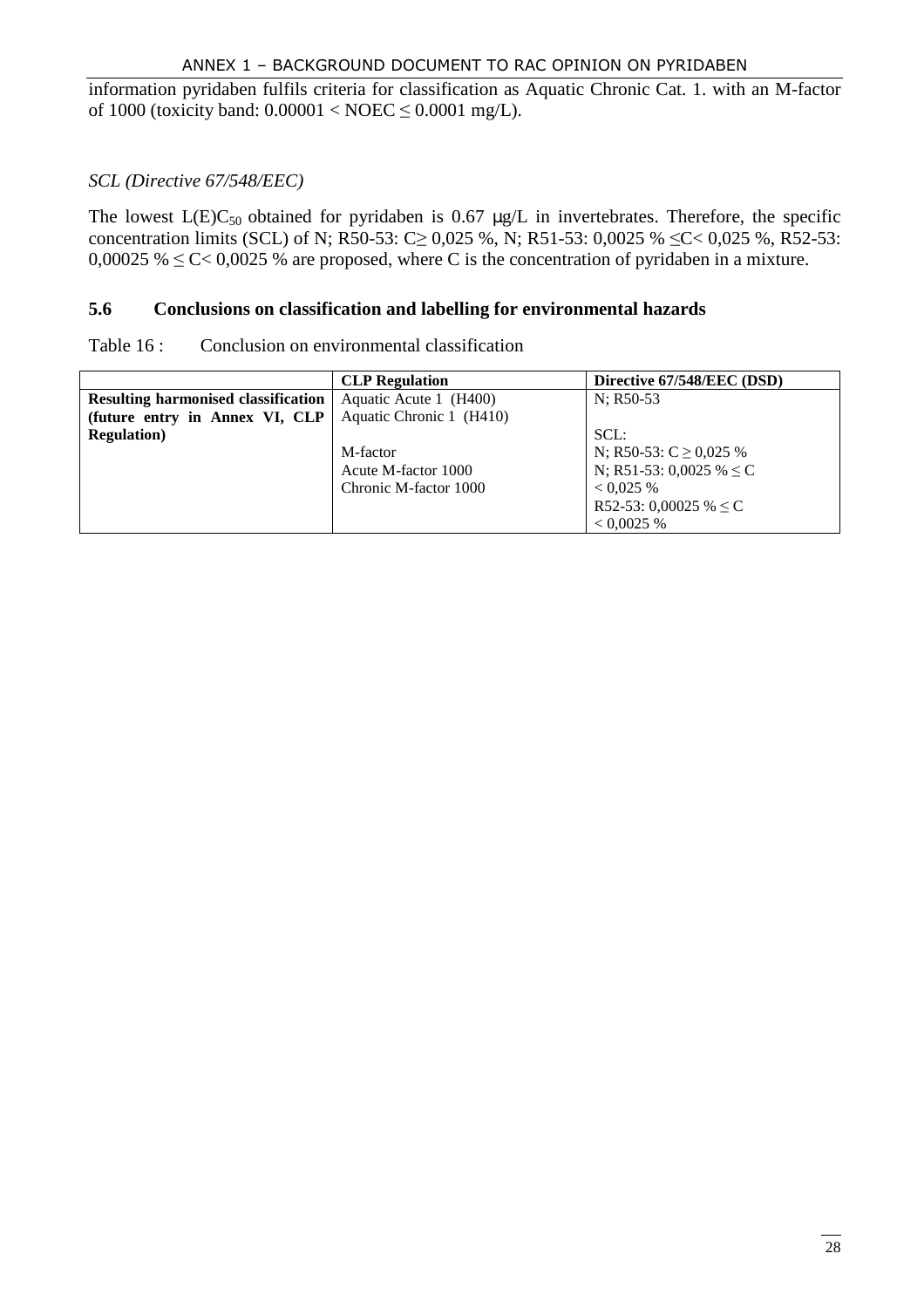#### **RAC evaluation of environmental hazards**

#### **Summary of the Dossier submitter's proposal**

Pyridaben is already classified in Annex VI of the CLP Regulation as Aquatic Acute 1 (H400) and Aquatic Chronic 1 (H410), but without harmonized M-factors. The Dossier Submitter proposed to set an M-factor of 1,000 for both acute and chronic hazard in accordance with CLP (with equivalent specific concentration limits under the DSD). This proposal was based on short- and long-term marine invertebrate toxicity results (96-h LC $50$  of 0.67 µg/L and 35-d NOEC of 0.047 µg/L, respectively), together with the fact that the substance is not rapidly degradable (or readily biodegradable).

#### **Comments received during public consultation**

Five EU Member States indicated support for the proposal, and no further information was submitted.

#### **Assessment and comparison with the classification criteria**

**Degradability**: Pyridaben is hydrolytically stable in water at pH 5, 7 and 9 at 25°C. It failed a test for ready biodegradation (achieving at most 3% mineralization in 29 days). Simulation tests in two aerobic water-sediment systems using radio-labeled substance indicated primary degradation, with a half-life of approximately 20.5 days for the total water/sediment system (results were averaged for the two test systems as well as differently radio-labelled test substance; this is not considered important for classification purposes in this case). A maximum of 6.2% mineralization occurred over 120 days.

On this basis, pyridaben does not meet the criteria for being rapidly degradable (or readily biodegradable) in the environment.

**Bioaccumulation**: The log n-octanol-water partition coefficient (K<sub>ow</sub>) of pyridaben is >6.37 at 23°C. It therefore has a potential for bioaccumulation. However, in view of the degradability conclusion this end point does not influence the determination of an Mfactor or the specific concentration limits, so was not considered further.

*Ecotoxicity*: The lowest reliable ecotoxicity results were as follows (the key studies are highlighted in bold):

| <b>Trophic</b><br>level        | <b>Species</b>           | <b>Short-term result</b>                  | Long-term result                 |
|--------------------------------|--------------------------|-------------------------------------------|----------------------------------|
| Fish                           | Oncorhynchus<br>mykiss   | 96-h $LC_{50} = 0.73 \mu g/L$             |                                  |
|                                | Pimephales<br>promelas   |                                           | $301-d$ NOEC =<br>$0.28 \mu g/L$ |
| Aquatic<br>invertebrates       | Daphnia magna            | 48-h $LC_{50} = 1.0 \mu g/L$              | $21-d$ NOEC =<br>$0.086$ µg/L    |
|                                | Americamysis<br>$bahia*$ | 96-h LC <sub>50</sub> =<br>$0.67 \mu g/L$ | $35-d$ NOEC =<br>$0.047 \mu g/L$ |
| Aquatic<br>algae and<br>plants | Four species             | Acute $ErC50 > 13$ µg/L                   |                                  |

\* The CLH report uses the former name *Mysidopsis bahia*

All toxicity values are based on mean measured concentrations, with the exception of the aquatic algal toxicity studies. The DAR (2007; but not the CLH report) indicates that test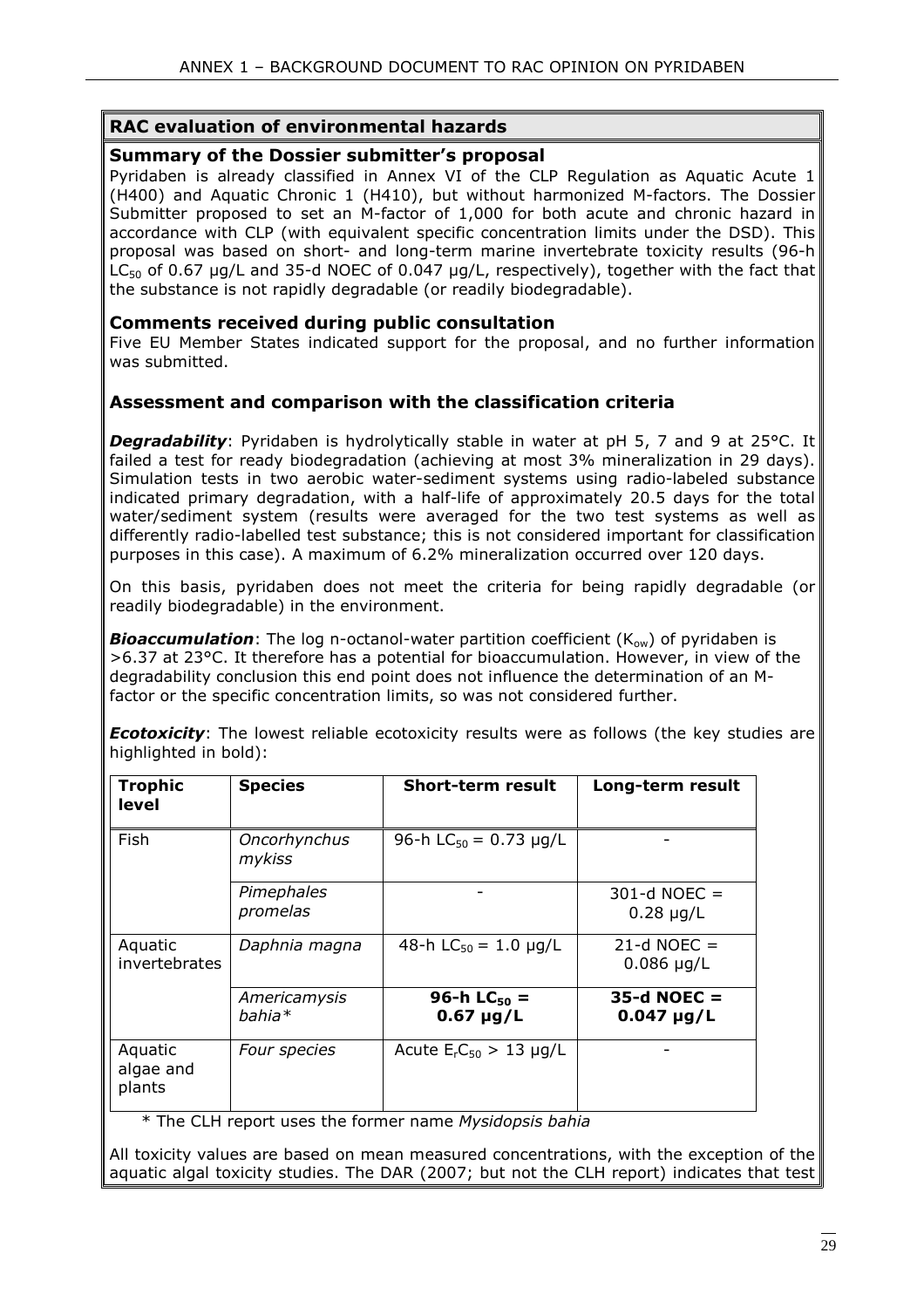substance concentrations in the algal tests dropped below the analytical detection limit after 5 days (due to light instability), so initial measured concentrations were used (the same nominal concentration was used for each species). Only one of the tested species (*Skeletonema costatum*) experienced a significant level of growth inhibition (20% after 120 hours), so failure to maintain test concentration and lack of information on algal  $EC_{10}/NOECs$  is not considered to be relevant to the classification.

A long-term result is not available for the most acutely sensitive fish species, and there appear to be no acute data for the only species for which long-term data are available. The acute sensitivity for three species presented in the CLH report varies over an order of magnitude. The reported long-term NOEC was very similar to the reported acute  $LC_{50}$ . It is therefore relevant to consider the surrogate approach for fish.

The *Americamysis* studies were considered to provide the key data. The long-term result was obtained from a slightly longer duration than the usual 28-day test. Reproduction among dilution water control organisms did not reach the minimum requirement of the test guideline after 28 days. The study was therefore extended to 35 days, but there was no improvement in the dilution water control. All other validity criteria were satisfied, so overall the test was considered to be acceptable.

*The substance is an insecticide and acaricide but no aquatic insects were*  included in the data set presented by the dossier submitter. RAC noted that the *DAR included a long-term toxicity study with one insect species (***Chironomus riparius***), but this involved sediment as well as aqueous exposure. The NOEC in this study (based on the concentration in the aqueous phase) was two orders of magnitude higher than the NOEC obtained for* **Americamysis bahia***, so it was not considered further for the classification of pyridaben***.** 

*Classification according to CLP* 

Acute aquatic hazard:

Acute toxicity data were available for all three trophic levels. The lowest reliable shortterm aquatic toxicity result was a 96-h  $LC_{50}$  of 0.67  $\mu$ g/L for the marine invertebrate *Americamysis bahia*. This result was very similar to acute toxicity values for both fish and other invertebrates. Pyridaben was therefore classified as Aquatic Acute 1 (H400), with an M-factor of 1,000 (0.0001 <  $L(E)C_{50}$  < 0.001 mg/L).

Chronic aquatic hazard:

Pyridaben was not considered to be rapidly degradable. Although the CLH report indicated that long-term toxicity data were available for all three trophic levels, no information was provided for algae, and it is not clear whether the result for fish was from the most acutely sensitive species. Algae appear to be significantly less sensitive than fish and invertebrates. The lowest reported value was a 35-d NOEC of 0.047 µg/L for the marine invertebrate *Americamysis bahia*. This is supported by a similar value for *Daphnia*. These concentrations are below the threshold value of 0.1 mg/L for non-rapidly degradable substances, leading to classification as Aquatic Chronic 1 (H410) with an Mfactor of  $1,000$  (0.00001 < NOEC < 0.0001 mg/L).

The surrogate approach was considered for fish since it was not clear what the chronic toxicity would be for the most acutely sensitive species. However, based on the lowest acute  $LC_{50}$  of 0.73 µg/L combined with the substance's lack of rapid degradability, a more stringent M-factor was not necessary.

In summary, pyridaben classification as Aquatic Chronic 1 (H410), with an M-factor of 1,000 is justified.

*Classification according to DSD* 

The lack of ready biodegradation and a 96-h LC $_{50}$  of 0.67  $\mu$ g/L for invertebrates (with a